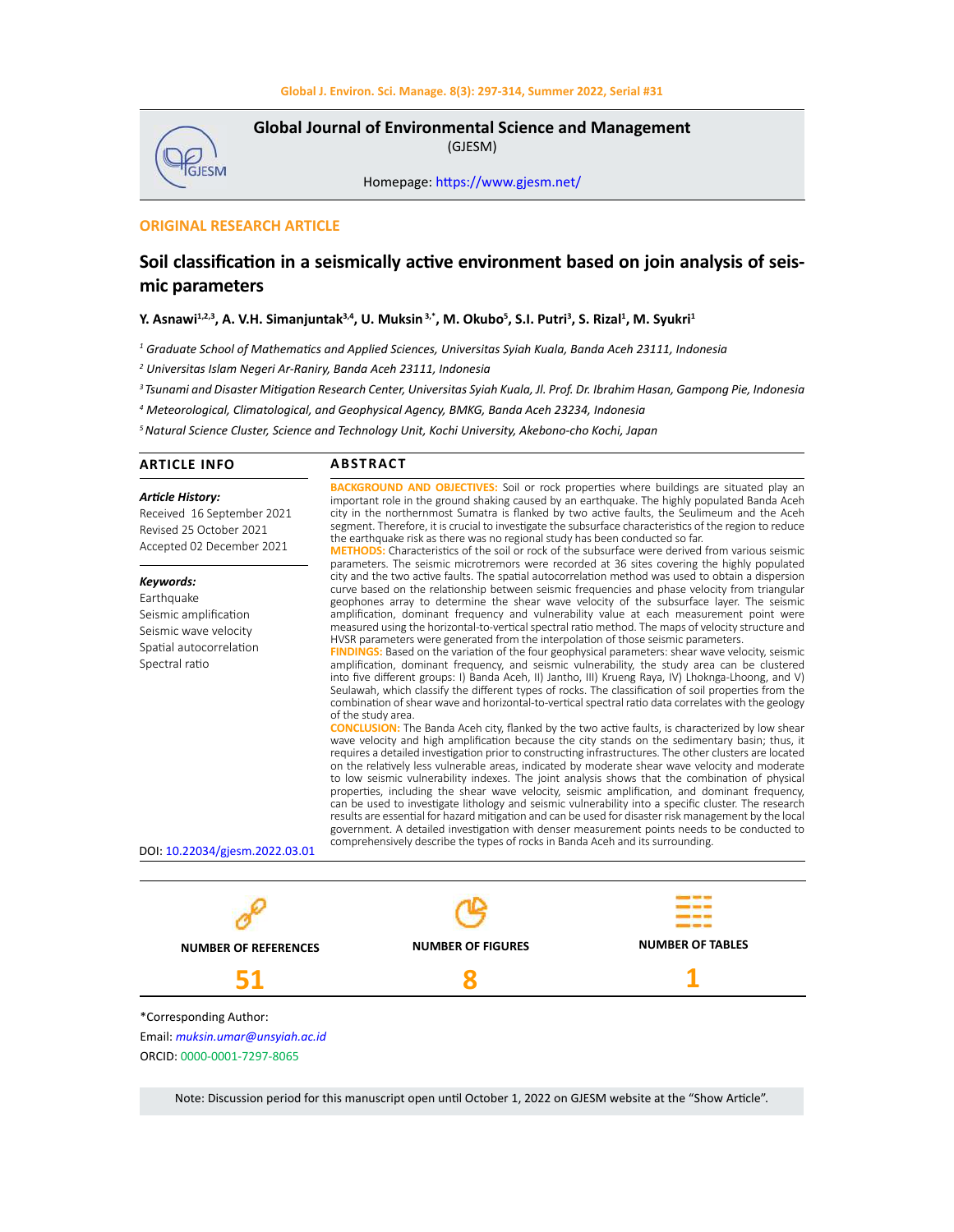#### **INTRODUCTION**

Seismic amplification and soil properties based on seismic shear wave velocity parameters are crucial to investigate, particularly seismically active and highly populated regions. Banda Aceh and its surrounding areas in the northernmost Sumatra are among the most earthquake-prone zones because they are surrounded by earthquakes sources (Fig. 1). Large offshore earthquakes (e.g. the Mw 9.3 Sumatra–Andaman earthquake and the Mw 8.5 Nias earthquake) mainly occur along active subduction zones. Meanwhile, onshore earthquakes tend to occur along the northern segment of the Sumatra Fault System, including the Aceh fault, Seulimeum fault (Sieh and Natawidjaja, 2000), Pidie Jaya fault (Muzli *et al.*, 2018; Idris *et al.*, 2019) and Central Aceh fault (Muksin *et al*., 2019). The Seulimeum fault generated an earthquake with a magnitude of M 7.0 in 1936, and such an event caused building collapse and severe property damage, along with several reported fatalities (Untung *et al.*, 1985). Although no major event has been recorded in the last 170 years along the Aceh segment, the occurrence of a large earthquake remains possible (Ito *et al.*, 2012). Therefore, mitigation plans for earthquake events in Banda Aceh should be prioritized. The city is one of Sumatra's most economically developed areas and is becoming a highly populated region. Bilham (2009) suggested that rapid development has put developed cities at relatively high risk for a significant increase in fatalities and economic losses caused by damages to buildings or other infrastructure in the coming years. Earthquake intensity and construction quality play an important role in building damages. Several geophysical parameters can extend infrastructure damages, including seismic amplification, ground acceleration, rock or soil properties of sites, and geology of regions (Goda *et al.*, 2015). Seismic amplification, which represents the possible extent of ground shaking of sites during earthquakes, can be defined by the maximum value of the horizontalto-vertical spectral ratio (HVSR) at a certain dominant frequency (Nakamura, 1997). Areas with high damage ratios during earthquake events have high values of HVSR and low dominant frequencies (Nakamura, 1997).

Several studies have shown that the types of soils or rocks can be classified based on the velocity of shear waves (Vs) passing through the subsurface. Very dense soil has Vs values between 360 and 760 m/s, whereas soft soil has Vs values of less than 180 m/s. Several methods can be used to determine Vs values, including multichannel surface wave analysis (Park *et al*., 2007) and the less invasive method, called spatial autocorrelation (SPAC) (Cho *et al.*, 2004; Cho, 2019). For regional studies, shallow structures can be derived by ambient noise tomography (Ryberg *et al*., 2016), while the seismic refraction of very localized areas can be used to determine the velocity of pressure (Vp) and shear waves (Vs). Among the methods, SPAC is one of the least expensive ones, but it remains reliable when applied to inaccessible areas, such as the Banda Aceh region in the northernmost Sumatra. Some successful SPAC research around the world includes those conducted in Nevada (Scott *et al*., 2006), Italy (Forte *et al.*, 2019), and Japan (Matsuoka *et al.*, 2006). The objective of the research is to investigate the geophysical properties of the shallow and vulnerability of the northernmost Sumatra. The Vs values are used to derive the types of soil based on the classification of the National Earthquake Hazards Reduction Program (NEHRP). The combination of various HVSR data, including seismic amplification and dominant frequency and Vs values, can be used to derive more detailed soil clusters in the northernmost Sumatra. The results can be used to investigate the probabilistic seismic hazards of Banda Aceh and update the loss assessment map of Banda Aceh developed by Rusydy *et al.* (2020) for different earthquake model scenarios.

#### *Geology of study area*

A complex tectonic process makes Banda Aceh and its surrounding areas prone to moderate–large earthquakes that potentially generate massive ground shaking on the surface. Such shaking is attributed to the Banda Aceh basin, formed since the Quaternary and pre-Quaternary and recognized as alluvium deposited. The Banda Aceh basin is mostly influenced by recent alluvium and marine sediment products consisting of gravel, sand, silt, and clay (Rusydy *et al.*, 2020). The upper layer of the southeastern part of the Banda Aceh basin is covered by pre-Quaternary rocks from Pliocene to Pleistocene (Fig. 1) up to 500 m; these rocks consist of calcareous and tuffaceous sandstones (Siemon and Steuer, 2010). As a result of oblique subduction, the Banda Aceh basin is flanked by the Aceh fault in the southwest and the Seulimeum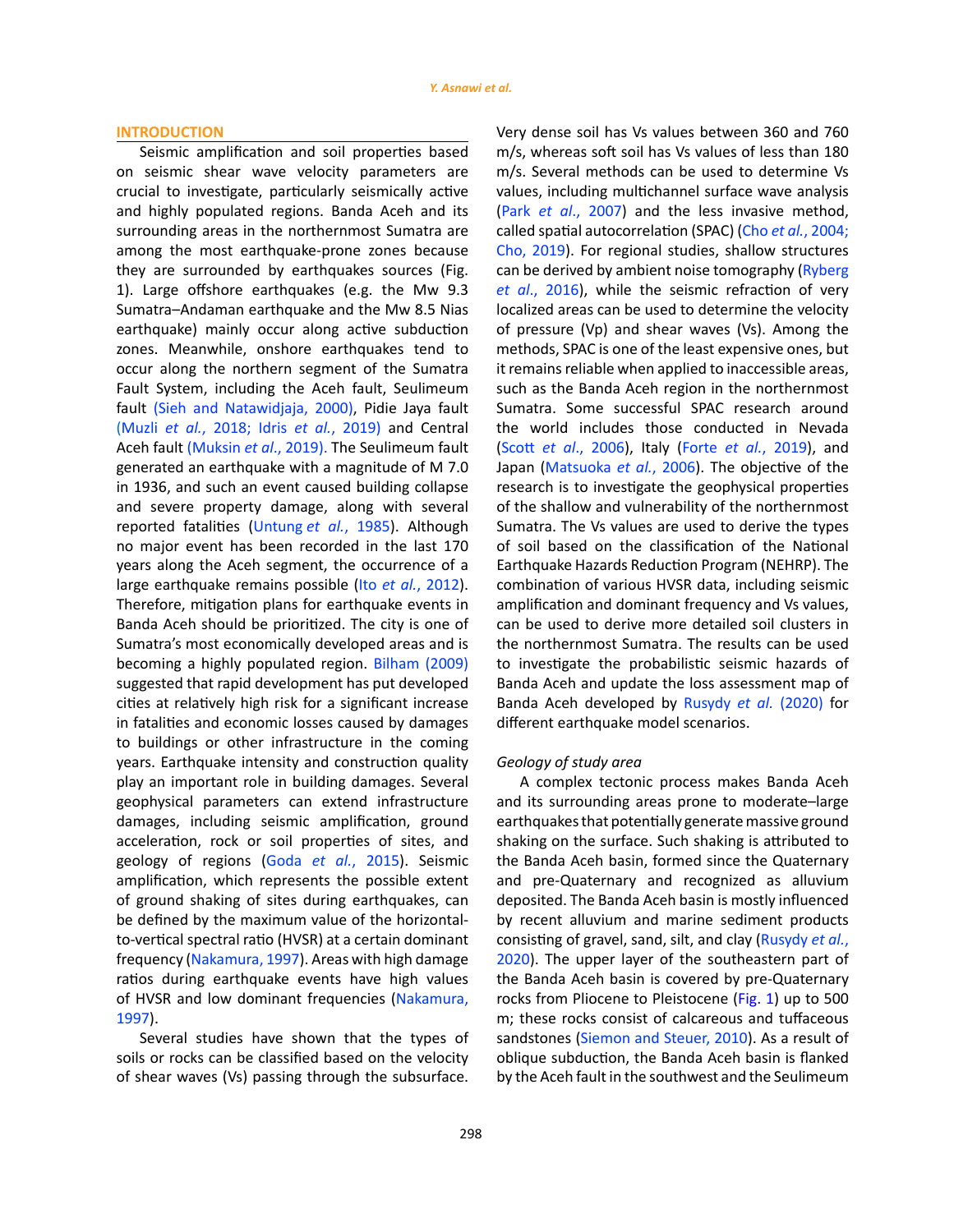

triangle) while Aceh fault in the left part and Seulimeum fault in the right part (black line). Fig. 1: (a) Geographical map of Indonesia and the study area in the Aceh Province. (b) Seismic activities map of Aceh Province showing earthquake distribution that mostly occurred along active faults and subduction zones. The red square marks the study area for this study in the Banda Aceh city and its surrounding. (c) The Study area in the Banda Aceh city and its surrounding and the observation points (blue

fault in the northeast (Muksin *et al.*, 2019). The Aceh around the Aceh fault, as also related to geology. fault marks the boundary between the Banda Aceh basin and the limestone formed from Jurassic to Cretaceous as an oceanic accretion rock that is part of the Woyla group (Barber *et al.*, 2005). In addition, the Seulimeum fault was formed within the volcanic Quaternary in the northwest of the Krueng Aceh basin (Siemon and Steuer, 2010). Therefore, Culshaw *et al.*, (1979) categorized this basin as a graben-type structure. Frault in the northeast (Makshi et al., 2013). The Acen carbonic the Acen fault, as also related to geology.<br>Fault marks the boundary between the Banda Aceh cas shown in Fig. 2, the geological structure in the

A previous study conducted by Asrillah *et al.*, (2019) indicated that the soil properties beneath the Banda Aceh basin have a Vs structure that generally dips down from SE to NW and gradually declines from SW to NE. This result may be affected by the soil type around the Seulimeum fault being denser than that

around the Aceh fault, as also related to geology. ed from Jurassic to Banda Aceh basin is dominantly formed by young alluvium sediments that can amplify ground shaking on the surface. With sandbar formations and material structures with a low density, Banda Aceh and Aceh Besar are likely to be earthquake- and liquefactionprone zones. The current study aims to investigate the physical properties of the subsurface of the northernmost Sumatra. This study was carried out in Aceh Besar and Banda Aceh region in 2020.

## **MATERIALS AND METHODS**

## *Data Acquisition*

The experiment was conducted at 36 measurement points in the northernmost Sumatra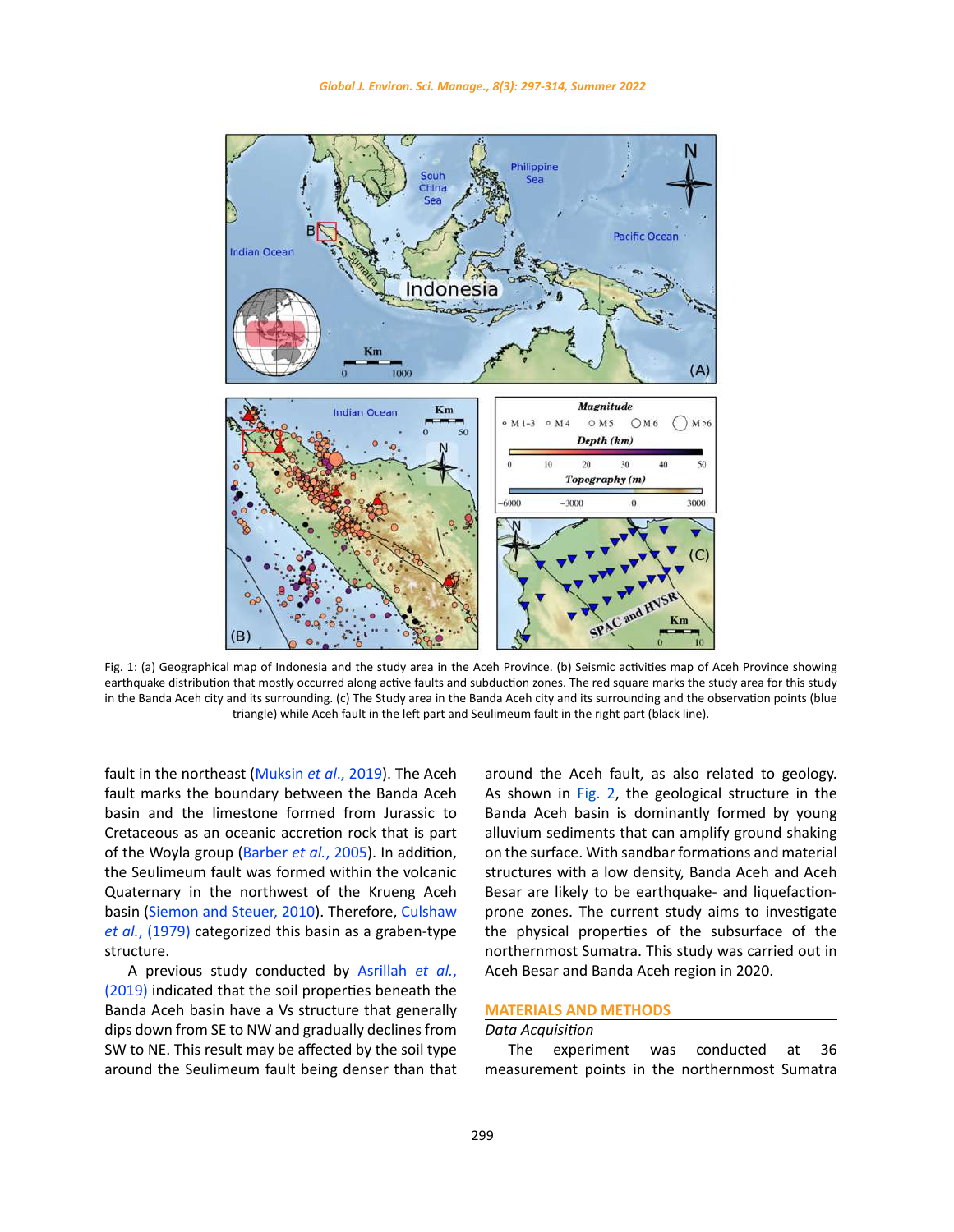#### *Classification of soil properties*



composed of young alluvium (Qh), volcanic rocks (QTvt) and limestone (Murl) from the Cenozoic until the Tertiary. Measurement points are at 36 locations around Banda Aceh and Aceh Besar cross the Sumatran and Seulimeum faults, with the distance between each site being Fig. 2: Geological map of Banda Aceh and Aceh Besar regency (modified Barber et al., 1998). Most materials around the study area are 5–10 km

covering the Banda Aceh city, the sedimentary basin and the Seulimeum and the Sumatran faults (Fig. 2). The measurement of microtremors using center-less triangle seismic arrays was performed using three high sensitivity geophones (80 V/m) with a natural frequency of 5 Hz and operating temperature range of −40 °C–80 °C. The instrument has a harmonic distortion of less than 0.1% and can thus reduce the problems caused by the overheating and overloading of power system equipment. The distance between sites was 5–10 km, and the data recording time for each site was 30–45 min. The geophones were set with a distance of 3 m as the center-less curricular array (Cho *et al*., 2006); therefore, the array radius was 2.6 m. The sampling rate in the DSS Cube as the data logger was set to 100 sps (samples per second), and the effective resolution was set to 22 bits; at this condition, the recording of interval stability and time accuracy lasted 0.01 ms. Recordings were made by placing three one-component geophones at azimuths of 0°, 120°, and 240° into three-component (north–

south, east–west, and vertical) channels of DSS Cube as the data logger. To derive the classification of rocks and soils, the data from the recordings were used to determine the shear velocity (Vs) beneath the measurement points based on the SPAC method. At the same locations, microtremors were also used by a Nanometrics trillium compact broadband seismometer with a sensitivity of 750 V/m  $\pm$  0.5%. The seismic waveforms were stored in DSS Cube. The recording was performed for 40 min for each site at a sampling rate of 100 sps. The data were used to determine the amplification and dominant frequency of the sites, as well as the value of seismic vulnerability, based on the HVSR method. These parameters represent the vulnerability of buildings or areas to be affected by earthquakes.

#### *Vs modeling using SPAC*

The SPAC method is used to obtain a dispersion curve (curve of frequency vs. phase velocity) and model the shear wave velocity structure (Vs) in the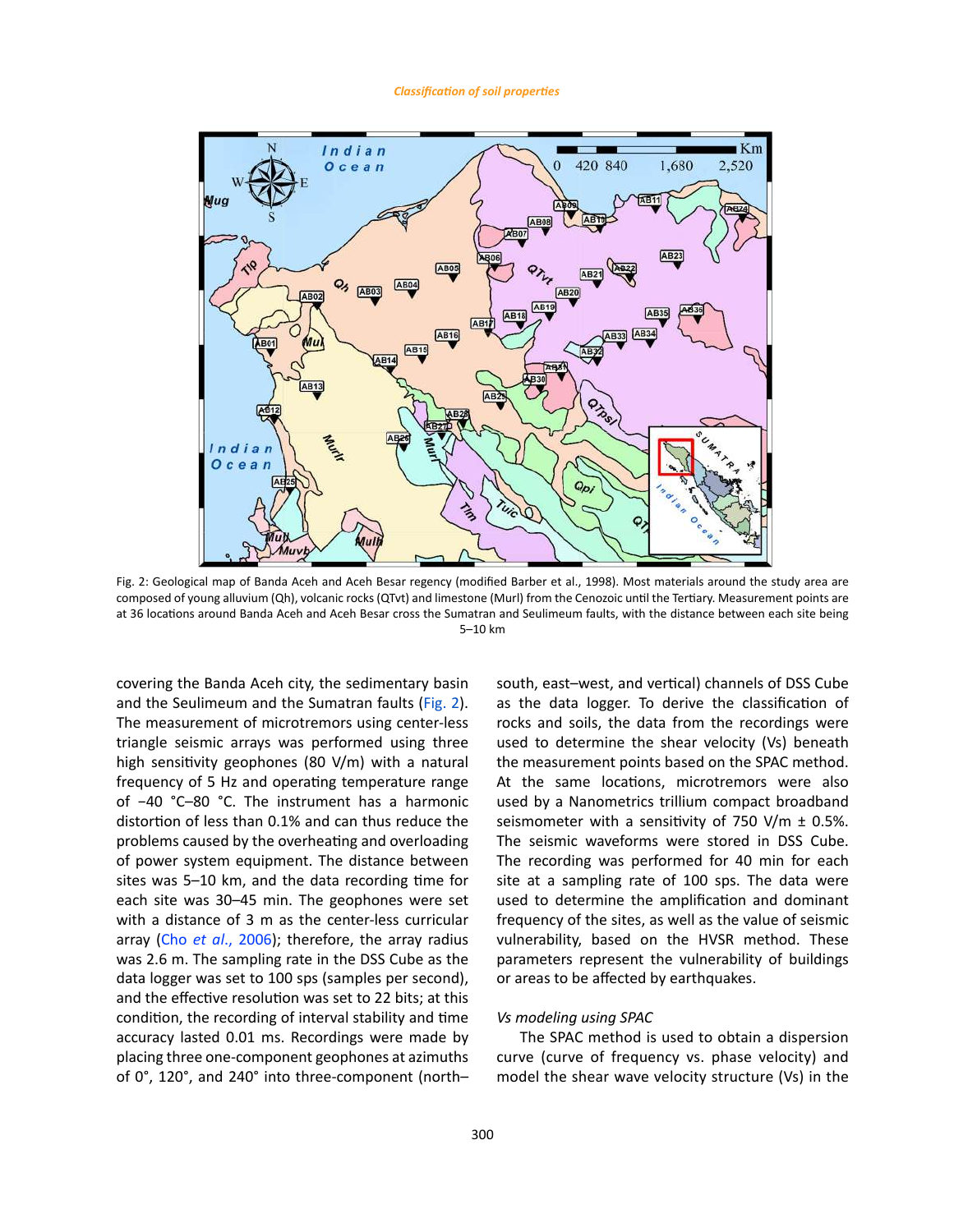

rig. 3: (a) Dispersion curve of inicrotremors recorded at site ABO9 describing the relationship between frequency and velocity following<br>the linear trend (AVs<sub>1-10</sub> (blue), AVs<sub>11-20</sub> (purple), and AVs<sub>21-30</sub> (red)). The average value in the thick layer at a shallow depth. (b) AVs was converted with Eq. 3 to obtain Vs as the representative value for a specific depth. The graph shows a three-layer graph formed by Vs over depths of 10, 20, and 30 m. (c) Example of waveform recording in the vertical component at AB09 and the segmentation window (green triangle) Fig. 3: (a) Dispersion curve of microtremors recorded at site AB09 describing the relationship between frequency and velocity following

subsurface layer based on microtremors (Thein *et al.*, 2015). A microtremor is assumed to be complex mixed waves consisting of Rayleigh waves that arrive from multiple directions to the field (Okada, 2006). Therefore, the accuracy of microtremor analysis is highly dependent on the shape and size of arrays. Such dependence is avoided by conducting microtremor array surveys using circular seismic arrays with a certain distance. In the SPAC method, observation records are transformed into the Fourier domain, and the autocorrelation function of each geophone is calculated. Autocorrelations calculated from a triangular array configuration are referred to as SPAC functions, useful in estimating dispersion curves, which help obtain subsurface structures under realistic conditions. In the current work, BIDO2.0 tool (Cho, 2019) was used to estimate the dispersion curve of the recorded microtremor data (Fig. 3a). The recorded data were filtered, with a range of 0.1–10 Hz. For the spectral analysis of microtremors, the recorded data were divided

ed on microtremors (Thein *et* into 10.24 s segments (Fig. 3b) to avoid transient noise from civilian and machine activities near the measurement points. The segments containing significant data variations were removed from the calculation based on the short-term average–longterm average (STA/LTA) ratios (Fig. 3c). Selected quiet segments were used to calculate the power spectra and then smoothed by fitting the parzen windows with a bandwidth of 0.3 Hz. The SPAC coefficient was calculated by averaging all azimuths. A root-solving method combining the bisection and secant methods was applied to average the spectra ratio by fitting the Bessel function to search for the radius times the wavenumber rk and the parameter of the Bessel functions in the range  $[0, rk_{min}]$ . The value of  $rk_{\text{max}}$  corresponded to the first maximum or minimum function value. The obtained rk was used to calculate the phase velocity (c) using Eq. 1.

$$
c = 2\pi \frac{f}{k} \tag{1}
$$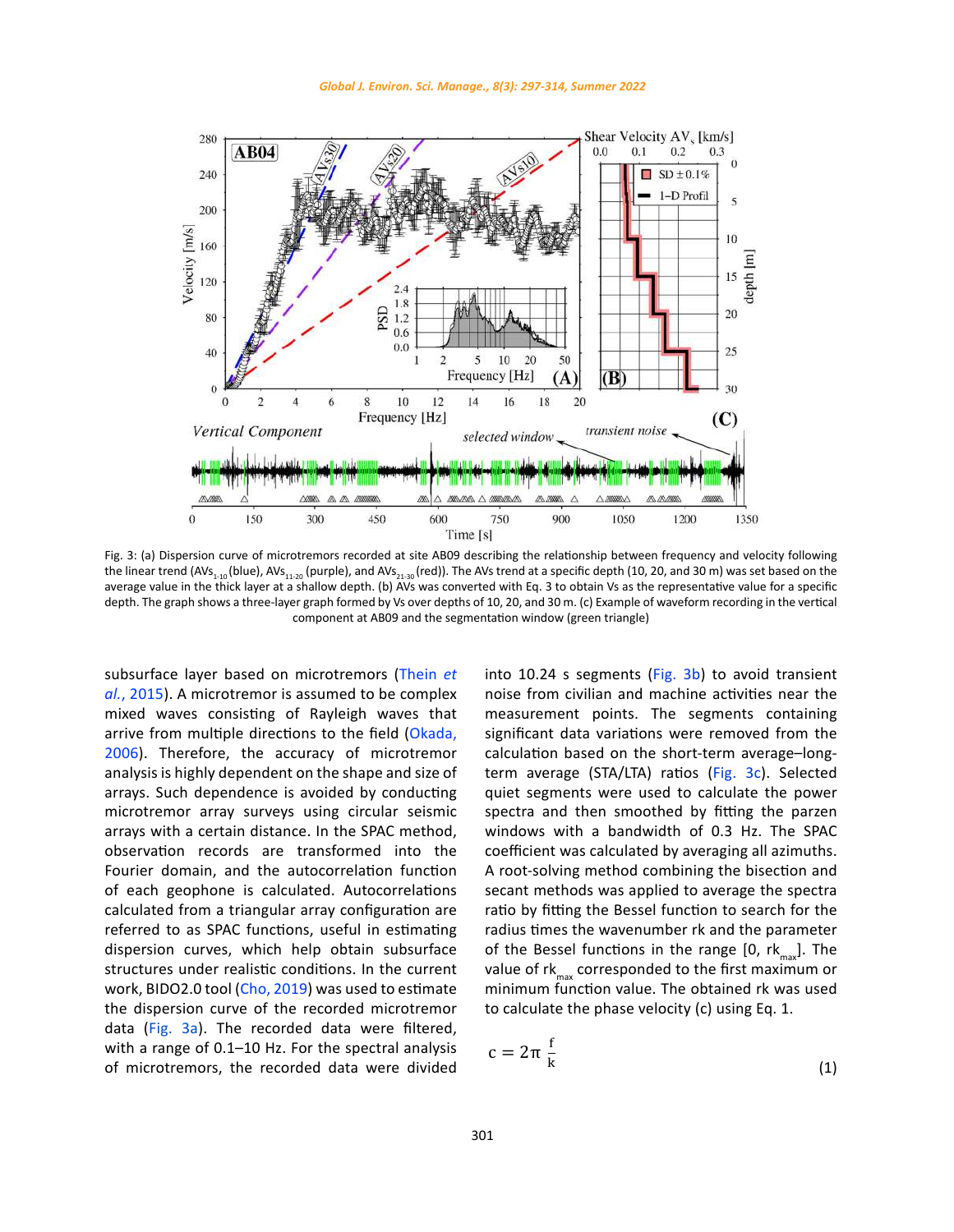Where, f is the frequency and k is the wavenumber. Given these parameters, the SPAC coefficient, averaged spectra ratio, and dispersion curve were calculated using the BIDO2.0 tool. In general,<br>dispersion-forms-when-waves-propagate-in-the-lavers dispersion forms when waves propagate in the layers of soil and subsurface rocks with different velocity values. The crossing point between a dispersion curve and a surface wavelength proportional to the velocity of the corresponding wavelength (Fig. 3a). Thus, the averaged phase velocity (AVs) of the layered average shear wave velocities for depths of 0–10 m, AVs<sub>20</sub>, and AVs<sub>30</sub>, are obtained when Rayleigh wave using Eq. 5. velocities correspond to the wavelengths of 13 m, 25<br>m and  $40 \text{ m/s}$  and  $\frac{2008}{\text{m}}$  The mathed beslimited when  $\sqrt{\text{MS}^2 + \text{EW}^2}$ m, and 40 m (Cho *et al.*, 2008). The method has limited  $\rm{H}$   $\rm{\sqrt{NS^2+EW^2}}$ accuracy but effectively visualizes the relative spatial  $\frac{H}{V} = \frac{\sqrt{19.3} + \sqrt{10}}{V}$  (5) variations in shear wave velocities. In this research,<br>three averaged velocity values were estimated:  $\Delta V_f$  and  $\Delta V_f$  and  $\Delta V_f$  are the spectrum applitude of the three averaged velocity values were estimated:  $AVs<sub>10</sub>$ , Where, NS is the spectrum amplitude of the AVs<sub>20</sub>, and AVs<sub>30</sub>, for each site. With these values, an orth-south component, EW is the east-west<br>Vs structure of the three-layer subsurface interval acomponent and V is the vertical component. The Vs structure of the three-layer subsurface interval velocities can be determined using Eqs. 2, 3 and 4. 2, 3 and 4. 2, 3 and 4.  $\frac{30}{20}$ , and Av3<sub>30</sub>, are obtained when hayteign wave vesting Eq. 5.<br>elocities correspond to the wavelengths of 13 m, 25

$$
V_{S_{(0-10\,m)}} = A\,V_{S_{10}}\tag{2}
$$

$$
VS_{(11-20\,m)} = \frac{(AVs_{11} \cdot AVs_{20})}{(2 \cdot AVs_{11} - 2 \cdot AVs_{20})}
$$
(3)

$$
V_{S(21-30\,m)} = \frac{(AV_{S_{21}} \cdot AV_{S_{30}})}{(3 \cdot AV_{S_{21}} - 2 \cdot AV_{S_{30}})}
$$
(4)

Which data from fortal et al. (2013) who assessed the Testimal Requencies are related to Vs values below stratum using the Cone Penetration Tayers (Gallipoli *et al.*, 2004; El-Had The Vs values of the layers can be then compared with data from Tohari *et al.* (2015) who assessed the Test.

# *Horizontal to Vertical Spectral Ratio Horizontal to Vertical Spectral Ratio Horizontal to Vertical Spectral Ratio*

The HVSR has routinely been considered a quick tool to assess possible amplification effects in seismic hazard studies. The microtremor records in the time domain of the horizontal and vertical components were transformed into the frequency domain to obtain the horizontal and vertical spectra. The current work used the method by Nakamura (1989) involving the HVSR of the single station microtremor records. Generally, the amplitude of a vertical component does

array radius and frequency represents the phase HVSR represents one of the amplification factors. The subsurface was obtained in this work. For example, york properties of the area. In Nakamura's method<br>Also is the Also hat ween One (wefsee) and 20 m. The you (Nakamura 4000, 2000) the lead offert arising freme AVs<sub>30</sub> is the AVs between 0 m (surface) and 30 m. The  $\qquad$  (Nakamura, 1989, 2000), the local effect arising from 11–20 m, and 21–30 m, labeled respectively as AVs<sub>10</sub>, the horizontal and vertical components (i.e., HVSR) using the BIDO2.0 tool. In general, and ranges, in which horizontal components receive<br>orms when waves propagate in the layers angle amplification (Nakamura, 2000). Nakamura<br>subsurface rocks with different velocity (2000) alues. The crossing point between a dispersion spectrum as a frequency function is closely related to and a surface waverength proportional to the the site transier function or shear waves and that the BIDO2.0 to<br>Tray radius and frequency represents the phase HVSR represents one of the amplification factors. The  $\frac{1}{2}$  of the corresponding wavelength (Fig. 3a). different H/V values for the three locations indicate hus, the averaged phase velocity (AVs) of the layered hthe variations of the site conditions representing the  $\frac{1}{20}$  is the Avs between 0 in (surface) and 30 in. The the probability, 1989, 2000), the local effect arising nonand a surface wavelength proportional to the the site transfer function of shear waves and that the site wavelength proportional to the the site transfer function of shear waves and that the rius, the averaged phase velocity (Avs) of the layered and a variations of the site conditions representing the<br>ubsurface was obtained in this work. For example, a rock properties of the area. In Nakamura's method not change significantly, whereas that of a horizontal component is affected by soil properties. Vertical components cannot be amplified around frequency ranges, in which horizontal components receive (2000) assumed that the horizontal-to-vertical (H/V) (Nakamura, 1989, 2000), the local effect arising from the horizontal and vertical components (i.e., HVSR) using Eq. 5.

$$
\frac{H}{V} = \frac{\sqrt{NS^2 + EW^2}}{V}
$$
 (5)

 $\chi_{(0-10\,m)} = A\,VS_{10}$  (2) and subsequently divided by the amplitude of the vertical component to obtain the average H/V frequency and period (f and T) were obtained, as well  $\frac{(AVs_{21} \cdot AVs_{30})}{(3 \cdot AVs_{21} - 2 \cdot AVs_{20})}$  (4) frequency is closely related to the lithological The Vs values of the layers can be then compared layers of soft sedimentary sub surfaces, whereas high<br>it data from Tahari *et al.* (2015) who accessed the subminant from varies are related to this submuface in the subsurface that trap Rayleigh waves for long<br>The HVSR has routinely been considered a quick eperiods (Stanko et al., 2017). The H/V spectrum is bol to assess possible amplification effects in seismic mostly influenced by wave speed and rock density. azard studies. The microtremor records in the time and forthe wave speed is low, the H/V value is high. lomain of the horizontal and vertical components Furthermore, the amplification value is large for involving the H bere transformed into the nequency domain to areas composed or low-density rocks or son: Jersinic<br>btain the horizontal and vertical spectra. The current surface waves propagate slowly in soft sediments, vork used the method by Nakamura (1989) involving and ground shaking can be amplified and thereby he HVSR of the single station microtremor records. Cause severe damage. The seismic vulnerability index enerally, the amplitude of a vertical component does  $\left\{ \mathsf{K}_{\widetilde{g}}\right\}$  can be calculated by dividing the square of the  $Ns_{20}$  and AVs<sub>30</sub>, for each site. With these values, north–south component, EW is the east–west 's structure of the three-layer subsurface interval component, and V is the vertical component. The  $\frac{(AV321 \, AV330 \, V)}{(3.4VS_{21}-2.4Vs_{30})}$  (4) frequency is closely related to the lithological conditions and thickness of the subsurface. Low vith data from Tohari *et al.* (2015) who assessed the dominant frequencies are related to thin subsurface azaid studies. The inicrotremor records in the time to the wave speed is low, the rifly value is hight.<br>Iomain of the horizontal and vertical components Furthermore, the amplification value is large for vere transformed into the frequency domain to areas composed of low-density rocks or soil. Seismic Ne Trysh of the shighe station interoclemer records. Cause severe damage: the seismic valuerability muck here  $\mathcal{N}_e$  are calculated by dividing the square of the components receive large amplification (Nakamura, 2000). Nakamura (2000) assumed that the Where, NS is the spectrum amplitude of the amplitude of the horizontal component (NS and EW) was averaged using the root mean square equation and subsequently divided by the amplitude of spectrum. From the H/V spectrum, the dominant as the H/V peak, associated with the amplification (A) at each measurement location. The dominant dominant frequency values are associated with thick layers (Gallipoli *et al.*, 2004; El-Hady *et al.*, 2012). The high value for a dominant period (low dominant frequency) is due to the thick layer of sediments in the subsurface that trap Rayleigh waves for long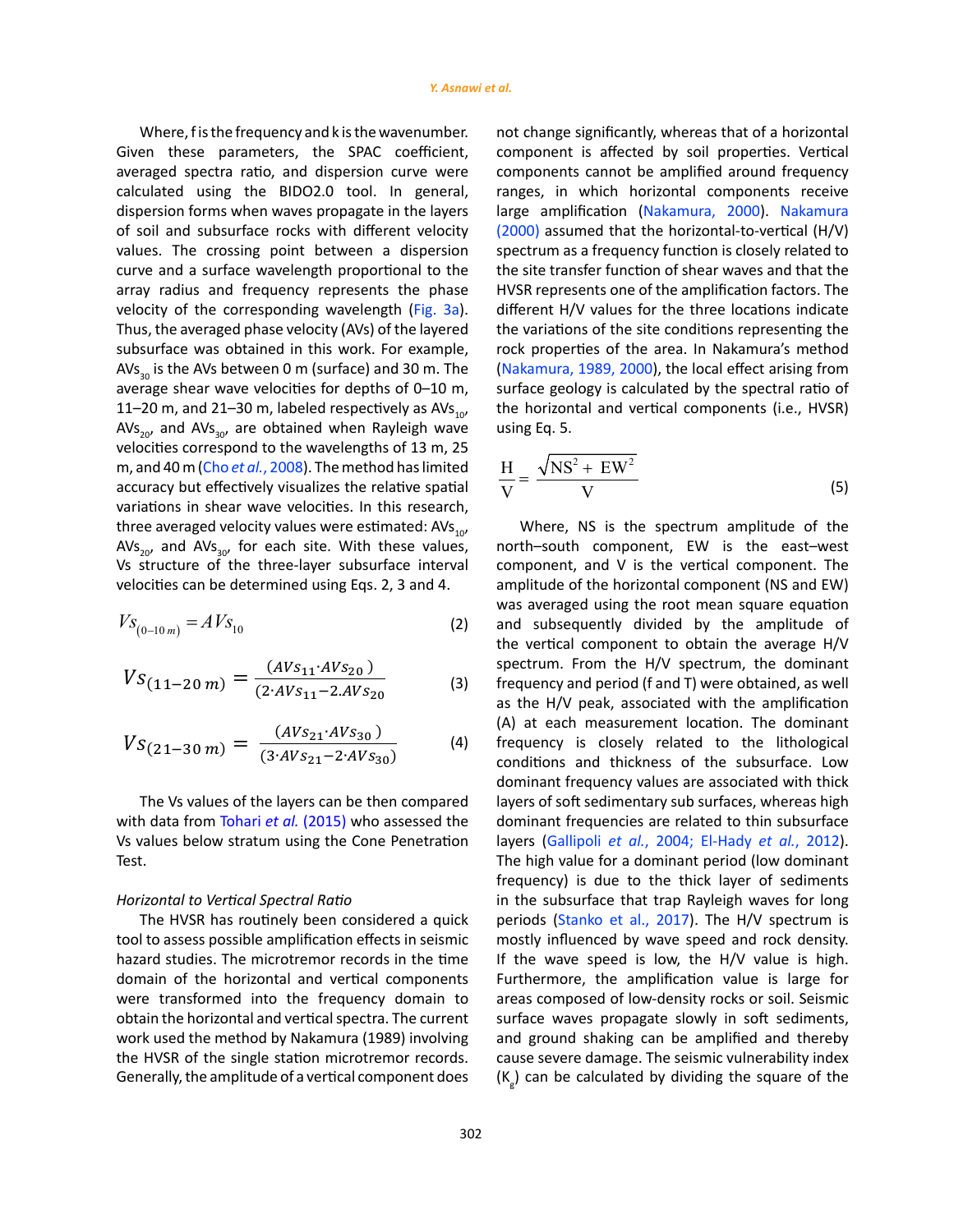amplification by the dominant frequency value using Eq. 6 (Nakamura, 1989).

$$
K_g = \frac{A^2}{F}
$$
 (6)

The Kg value is used to identify soft soil regions and qualitatively estimate possible damage areas (Gosar, 2007; Beroya-Eitner *et al.*, 2009; Asten *et al.*, 2014; Pamuk *et al.*, 2018). Many researchers have used the HVSR method to characterize soil resonance frequency and calculate the vulnerability parameters used for earthquake mitigation plans (Tün *et al.*, 2016; Maresca *et al.*, 2018; Alamri *et al.*, 2020).

#### **RESULTS AND DISCUSSION**

## *Shear wave velocity*

An example of the recorded data and the 1D velocity modelling for site AB09 is shown in Fig. 3. The microtremor data were bandpass filtered, with a frequency of 0.1–10 Hz and segmented into several 10 s windows. All segments were converted into the frequency domain using fast Fourier transform to obtain the dispersion curve (Fig. 3a) for the measurement point of AB09. Phase velocity is inversely proportional to frequency, increasing over depth. The dispersion curve for site AB09 shown in Fig. 3 reflects the average shear velocity (AVs) controlled by the frequency range depending on the physical properties of rocks at a depth of 30 m. The relationship between AVs and frequency suggests the vertical heterogeneity of the structure beneath the site. The difference values of the shear wave velocity at all points indicate the lateral heterogeneity of the rocks in the subsurface at a depth of 30 m.

The AVs value at a depth of 20–30 m was 180 m/s (5.9 Hz), while that at 10–20 m is 160 m/s (7.7 Hz). The increasing value of AVs over certain depths suggests increasingly compact rocks or soil in deep layers. Given the average velocity AVs, the shear wave velocity Vs at a certain depth can be determined using Eq. 3. The values of Vs of 100, 160, and 200 m/s at depths of 10, 20, and 30 m, were obtained respectively. The example of Vs beneath site AB09 is shown in Fig. 3b. The graph of Vs is more representative than that of AVs as it shows the increase of Vs at certain depths. The Vs values were interpolated in the vertical and horizontal directions to observe the structure beneath

the study area for further analysis. The thickness of the sedimentary layer and the identification of the geological structure can be investigated from the vertical cross section shown in Fig. 4. Three vertical slices showing the structure of the subsurface are provided. Parallel lines crossing the Sumatran and Seulimeum faults were chosen to differentiate the lithologies along the lines. The type of soil along the A-B profile at a depth of 1–10 m with a Vs range of 80-100 m/s is considered as class E soil (Table 1). At greater depths, the soil is classified as class D soil. The Banda Aceh basin can also be seen beneath profiles C–D and E–F in Fig. 4.

The thickness of the sedimentary layer and the identification of the geological structure can be investigated from the vertical cross section in Fig. 4. Three vertical slices showing the structure of the subsurface were presented. Parallel lines crossing the Sumatran and Seulimeum faults differentiate the lithologies along the lines. The type of soil along the A-B profile at a depth of 1–10 m with a Vs range of 80–100 m/s is considered class E soil while at the greater depths, the soil is classified as class D soil (Table 1). The sediment formation of the Banda Aceh basin can also be seen beneath profiles C–D and E–F in Fig. 4 with a similar range. The  $Vs_{30}$  figure that is vital for earthquake hazard analysis was presented. The  $\mathsf{Vs}_{30}$  are different in each station due to the subsurface condition. In Fig. 5, the 1-D velocity model ranges higher to the active fault while lower to the central part.

Fig. 5 shows the lateral variation of the  $Vs_{30}$  values between 200 and 240 m/s. The high value of  $V_{5,0}$ (between 215 and 220 m/s) is located along the high elevation in the Sumatran fault. The lowest value of  $Vs<sub>20</sub>$  is located in the Banda Aceh basin at 210 m/s (Fig. 4).

#### *Seismic vulnerability*

The seismic records were used with minimal transient effect by applying the anti-triggering STA/ LTA, with a minimum threshold of 0.1–0.5 s and a maximum threshold of 1.5–2.0 s. After reducing the transient effect in the evaluation stages, a bandpass filter, with a range of 0.005–20 Hz with a 5% cosine taper, was used. The time domain microtremors were converted to frequency domain ones and then windowed using the Konno–Ohmaci method (1998) with  $b = 40$  bandwidth. The spectral ratio graphics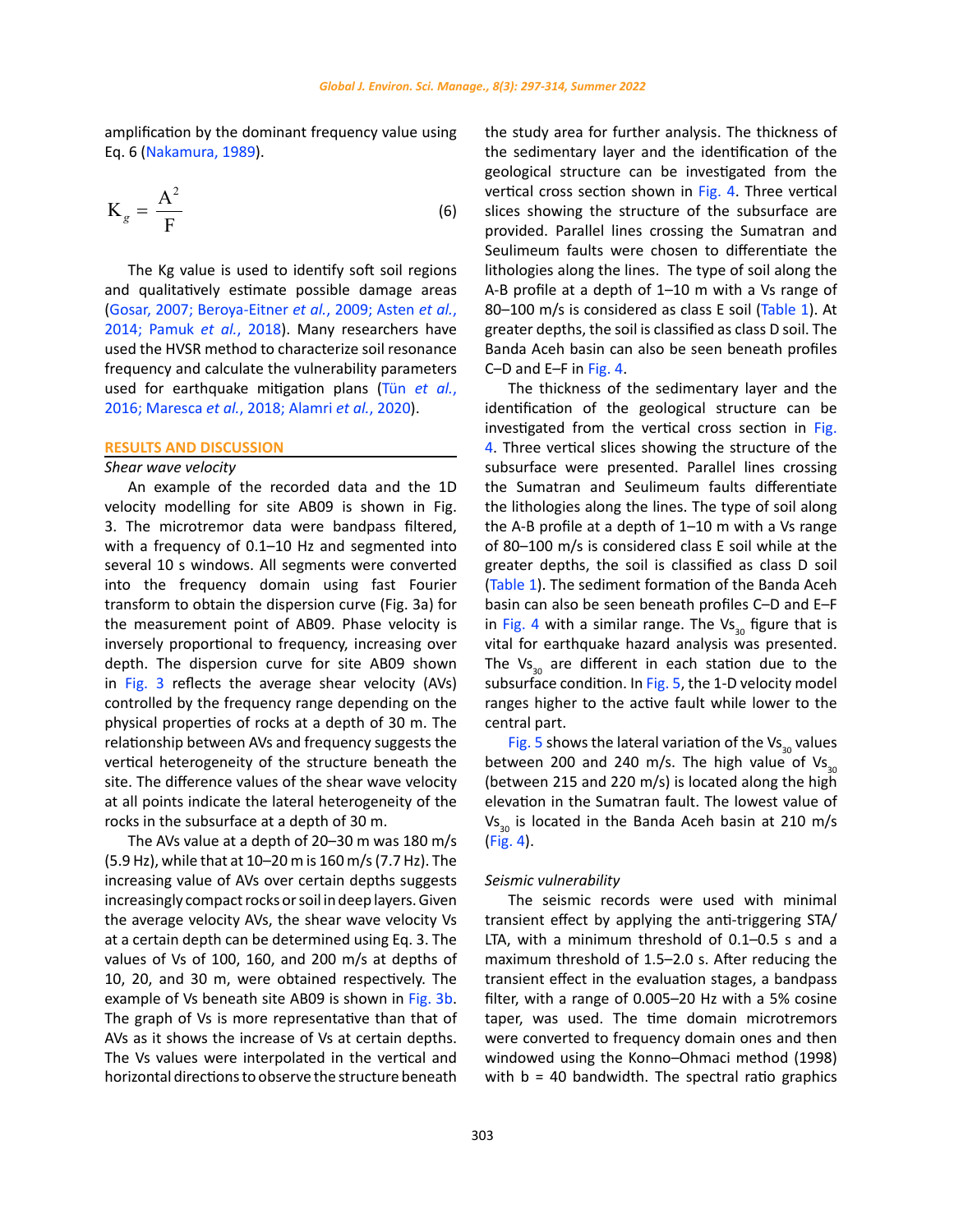## *Classification of soil properties*



rig. 4: Three slices are set up to figure the vertical profile or vs over depth along lines (a) A–B, (b) C-D, and (c) E-F, respectively. The ver-<br>tical profiles clearly show the existence of the Banda Aceh basin that stand respectively. The vertical profiles clearly show the existence of the Banda Aceh basin that stand on alluvial stand on and vertical part Seulimeum fault stand on limestone and volcanic structure in the left and right part

Table 1: Five clusters classified from different geophysical parameters (the geological map is considered to define the possible types of rocks)

| Cluster        | Amplification (A) | Frequency (f) | Vs30     | Soil class | Possible types of rocks |
|----------------|-------------------|---------------|----------|------------|-------------------------|
|                | Low-Moderate      | Moderate-High | High     | $E-D$      | Young Alluvium          |
| $\mathsf{I}$   | Moderate          | Low-Moderate  | Low      | D          | Alluvial Sediment       |
| $\mathbf{III}$ | High              | Low-Moderate  | Low      | E          | Young Alluvial Sediment |
| IV             | Moderate          | Moderate      | Moderate | D          | Limestone               |
| ٧              | Low               | High          | High     | C          | <b>Volcanic Rock</b>    |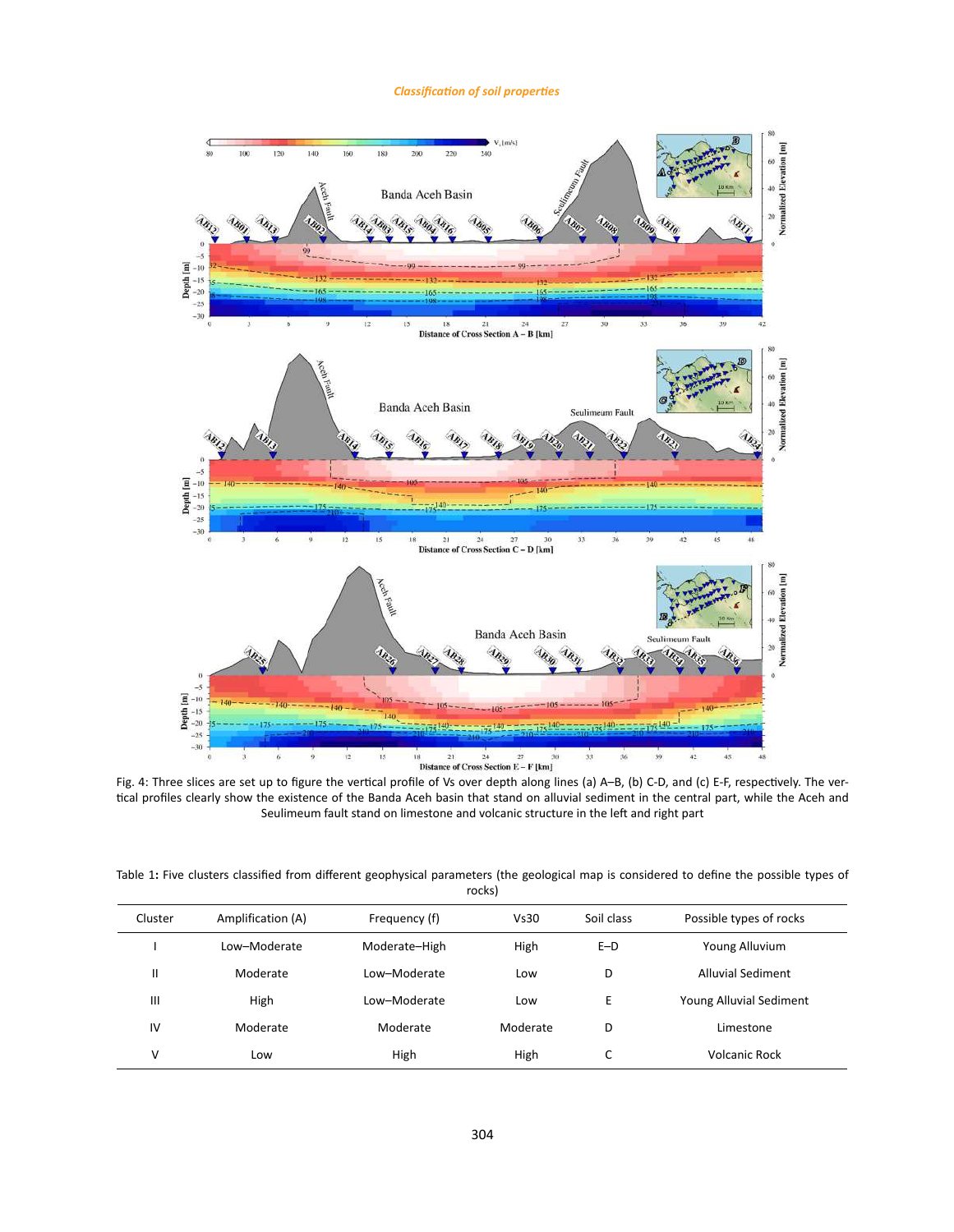



Fig. 5: (a) Examples of 1D velocity model derived from microtremor data obtained by SPAC beneath four sites AB04, AB13, AB09, and AB22; and (b) horizontal profile view of Vs30 as a result of the interpolation of Vs values at all locations

were then obtained by calculating the ratio of the horizontal components to the vertical components as the H/V amplitude. Three examples of microtremor recorded at different locations (along the Sumatran fault, Seulimeum fault, and Banda Aceh basin) and the results of the HVSR analysis are shown in Fig. 6. The different H/V values for the three locations indicate the variations of the site conditions depending on the rock properties of the area.

After analyzing the data from all sites, the values were compiled and the dominant period (T) and vulnerability index  $(K_{\overline{g}})$  were calculated. The maps of the dominant frequency and period, the H/V values, and the vulnerability index are provided in Fig. 7. High dominant frequencies were recorded along the Sumatran and Seulimeum faults, while low frequency microtremors were recorded in the Banda Aceh basin of the study area (Fig. 7). In contrast to dominant

frequencies, low dominant periods were observed along the faults (Fig. 7b). The authors also calculated the amplification value (A) ( $Fig. 7c$ ) from the vertical axis of the peak of the H/V curve. Low H/V values were found along the two main faults because hard rocks constituted the areas. Meanwhile, the Banda Aceh basin was characterized by high values of amplification; thus, the seismic vulnerability  $K_{g}$  was also high. As shown in Fig. 7, the highest value of  $K_{\rm g}$  is located in the basin area, while the values of  $\mathsf{K}_{g}^{\phantom{\dag}}$  along the two active faults are relatively low.

Statistically, all geophysical properties from HVSR and SPAC analysis can be analyzed to measure the correlation between those parameters, as shown in Fig. 8. Each square provides the correlation values between the variables on each axis, ranging from -1 to +1. The small correlation coefficient (closer to zero) means no linear trend between the two variables,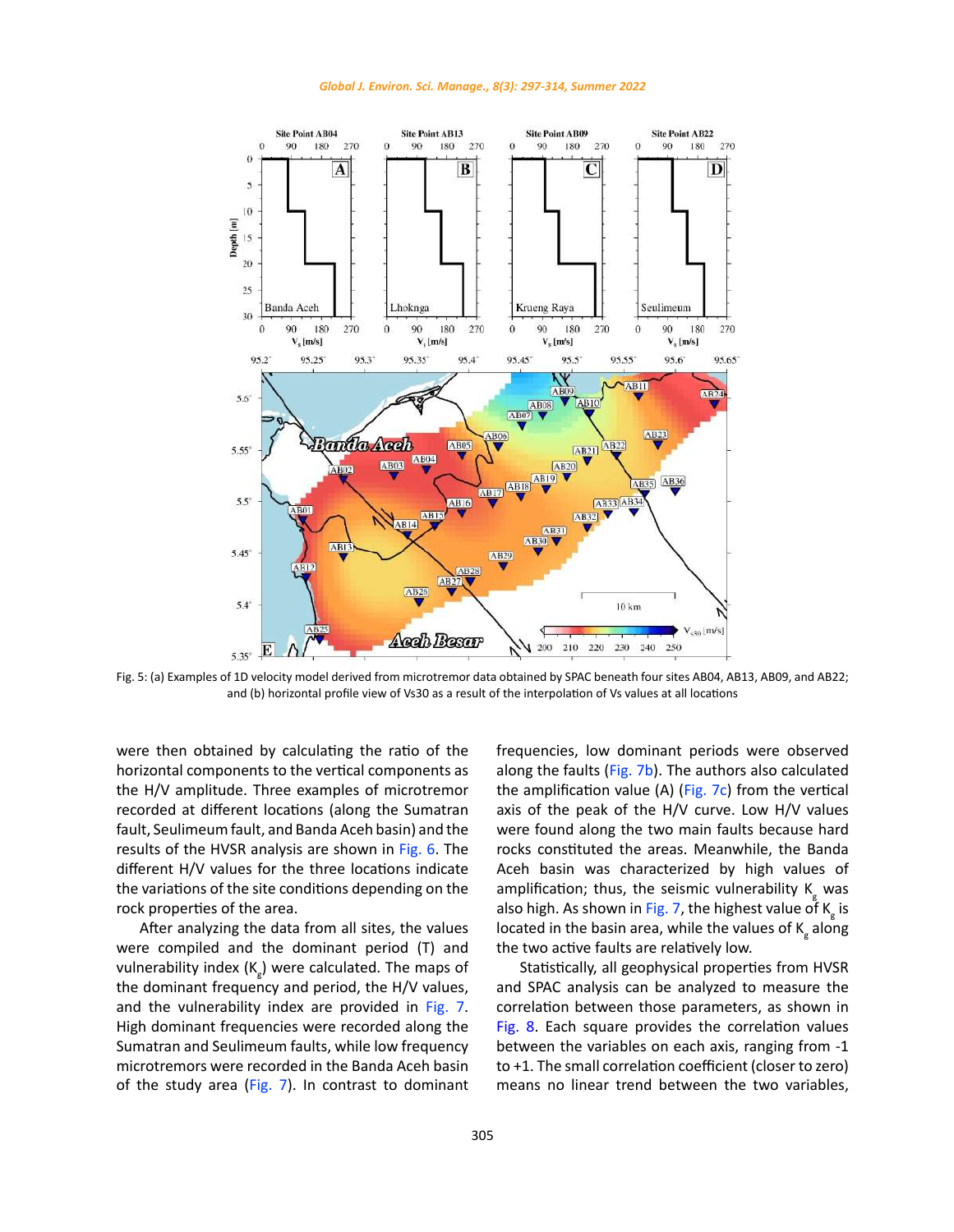## *Y. Asnawi et al.*



Fig. 6: Three recording examples in AB27, AB05, and AB23 show different waveforms depending on site properties. The spectrum analysis of AB27, AB05, and AB23 generated a normal curve graph of amplitude (A) and frequency (f)



Fig. 7: Maps of (a) dominant frequency, (b) dominant period, (c) amplification, and (d) vulnerability index resulting from HVSR analysis

while the closer to 1 correlation value indicates a positive correlation between the two parameters. The values closer to -1 also indicate a good correlation between parameters. The frequency parameter strongly correlates to shear wave velocity at a depth of 20 m but almost independent seismic amplification.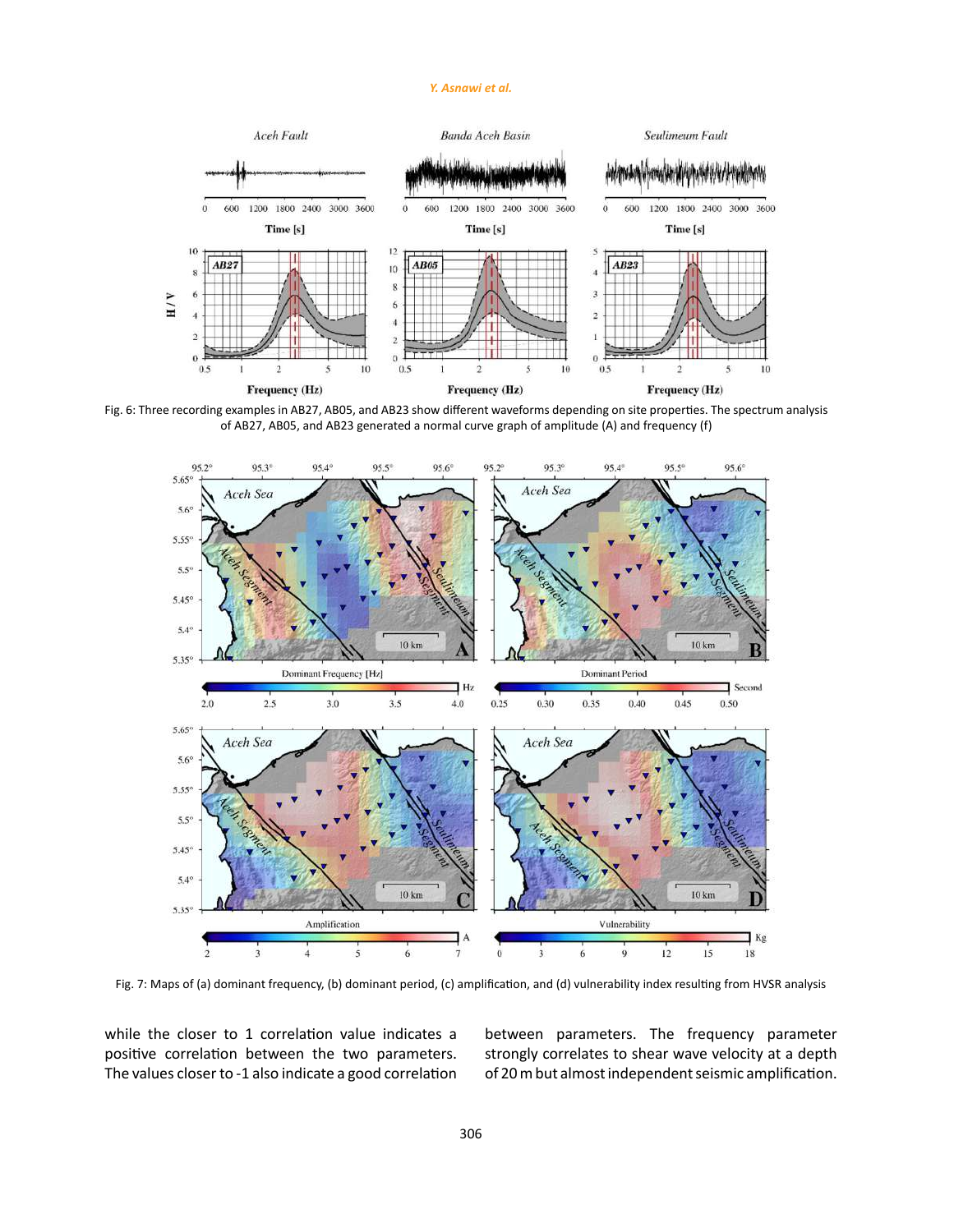



Fig. 8: Correlation index of seismic parameters: frequency, amplification, vulnerability, and shear wave velocities

The amplification has a weak relationship with shear wave velocity at a depth of 10 m. The vulnerability positively correlates to frequency and shows no correlation to shear wave velocity (Vs).

#### *General interpretation of physical properties*

The soil or rock characteristics were derived from the geophysical parameters of dominant frequency, amplification, and shear velocity. The authors connected  $VS_{30}$  with the H/V parameters to classify the soil properties into different categories, following the recommendation from the 1997 NEHRP; (Boore, 2004). The clustering results showed different soil classes: soft soil (E), rigid soil (D), and soft rock (C), as specified in Table 1. In most sites, nearly uniform Vs values of over 200 m/s in the third layer (21–30 m) were found, regarded as a more compact and steadier structure than the upper layer.

The soil or rocks at certain depths were considered stiff, given high values of Vs (Fig. 4). Such structures are classified as the class D. The Vs value of the third layer at a depth of 30 m, i.e.,  $Vs_{30}$ , is important because it is often used in geotechnical investigations. It highlights the characteristics of rocks at a depth of 30 m. The results of the SPAC and H/V analyses indicate a reciprocal relationship between the different geophysical parameters. The area was clustered based on different geophysical properties,  $Vs_{30}$ , amplification, and dominant frequency (Fig. 9). The area with physical properties of low  $Vs<sub>30</sub>$ , high amplification, and relatively high dominant frequency was called Cluster I, and the rock type was classified as class E. Clusters II and III had  $Vs<sub>30</sub>$  values between 210 and 228 m/s with a relatively low amplification of 2.5–6. The area with amplification between 2–3,  $Vs<sub>20</sub>$  between 230–244, and dominant frequency of 3–4 Hz was called Cluster IV. Cluster V had the highest values of Vs<sub>30</sub> between 250–265 and, thus, the highest density; it also had the lowest amplification values and was considered the least seismically prone area. The maps of the clusters in Fig. 7 are shown in Fig. 9 to discuss the seismic soil properties of each area.

## *Cluster I (Banda Aceh)*

Cluster I, where Banda Aceh is located (Fig. 9), is the most important area in this study because it is a densely populated region and is the center of economic and governmental activities. Banda Aceh, standing above the basin, is predominantly composed of alluvium (Fig. 2). This soil type correlates with low Vs, high amplification, and low dominant frequency (Fig. 8). The interpolation of Vs from the first slice A–B shown in Fig. 4 indicates the existence of the Banda Aceh basin and two active faults in the northern part of the study area. Asrillah *et al.* (2019) also profiled the top layer of the Banda Aceh basin as less dense with soft soil and slightly flat layered sediments. The less-dense soil at the top surface is associated with the young alluvium (Qh) suggested by Barber (1998) in the geological map (Fig. 2). From the Cone Penetration Test data, Tohari *et al.* (2015) suggested that the topsoil layers in Banda Aceh mainly consists of clay and sand, coinciding with low shear wave velocity found by this study. During the 2004 Sumatra–Andaman tsunami, many reports raised a possible liquefaction phenomenon in Banda Aceh.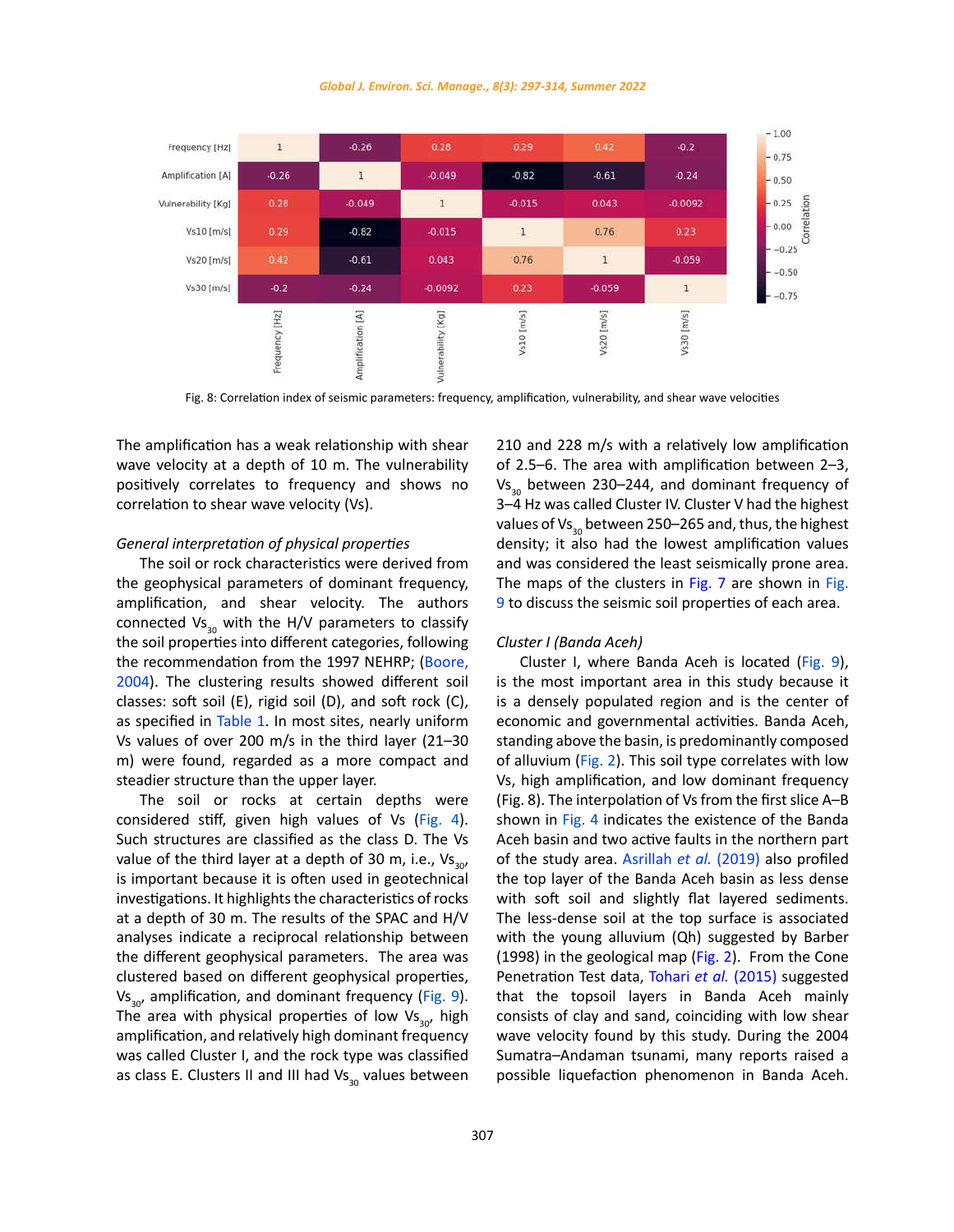#### *Y. Asnawi et al.*



Fig. 9: Clusters of zonation derived from the combination of Vs $_{\rm{so'}}$  dominant frequency and amplification (A). There is five clusters specifically located by different parameters, Cluster I in the Banda Aceh Basin, called the Banda Aceh cluster, Cluster II in the southern part of Basin Aceh, called the Jantho cluster, cluster III in the northern part of Seulimeum fault, called the Krueng Raya cluster, cluster IV along Aceh fault, called the Lhoknga-Lhoong cluster, and cluster V along Seulimeum fault and Mount Volcano of Seulawah Agam, called the Seulawah cluster

Meanwhile, seismic activities from the two closest active faults, namely, Aceh and Seulimeum, can cause shock effects. Large earthquakes along the two faults with high intensity can potentially cause liquefaction in Banda Aceh (Jalil *et al.*, 2020). Rusydy, *et al.* (2020) analyzed whether an earthquake with Mw 7.0 can cause massive structural damage throughout Banda Aceh: if such an earthquake occurs during the day. their estimates showed a fatality rate of 3.5%–20% of the total population in buildings in general and economic losses reaching thousand million USD.

## *Cluster II (Jantho)*

Jantho Cluster (Cluster II) is characterized by low Vs<sub>30</sub> and high seismic amplification. The soil and rocks in this area consist of a variety of sedimentary and rock structures, such as the Idi Formation (Idi), Lam Teuba Volcano Formation (QTvt), Seulimeum

Formation (QTps), Jantho Complex Formation (Tuic), Meucampi Formation (Tim), and Alluvium Formation. These various formations are due to the cluster location in the complex of the meeting point of the Aceh and Seulimeum faults. This cluster's soil material has been formed since the Late Jurassic to the Holocene because it is incorporated in the Seulawah and Lhoknga–Raba structures. The amplification value is moderate, while the frequency is in the low–moderate range.  $Vs_{30}$  is low because the material predominantly contains alluvial sediments but is denser than the same material in the Banda Aceh cluster. This cluster is also located in the same basin as Banda Aceh, and the soil is categorized class D (Tabel 1). The measurement results in this cluster prove the existence of the Banda Aceh basin in the southern part up to the meeting point of the Aceh and Seulimeum faults.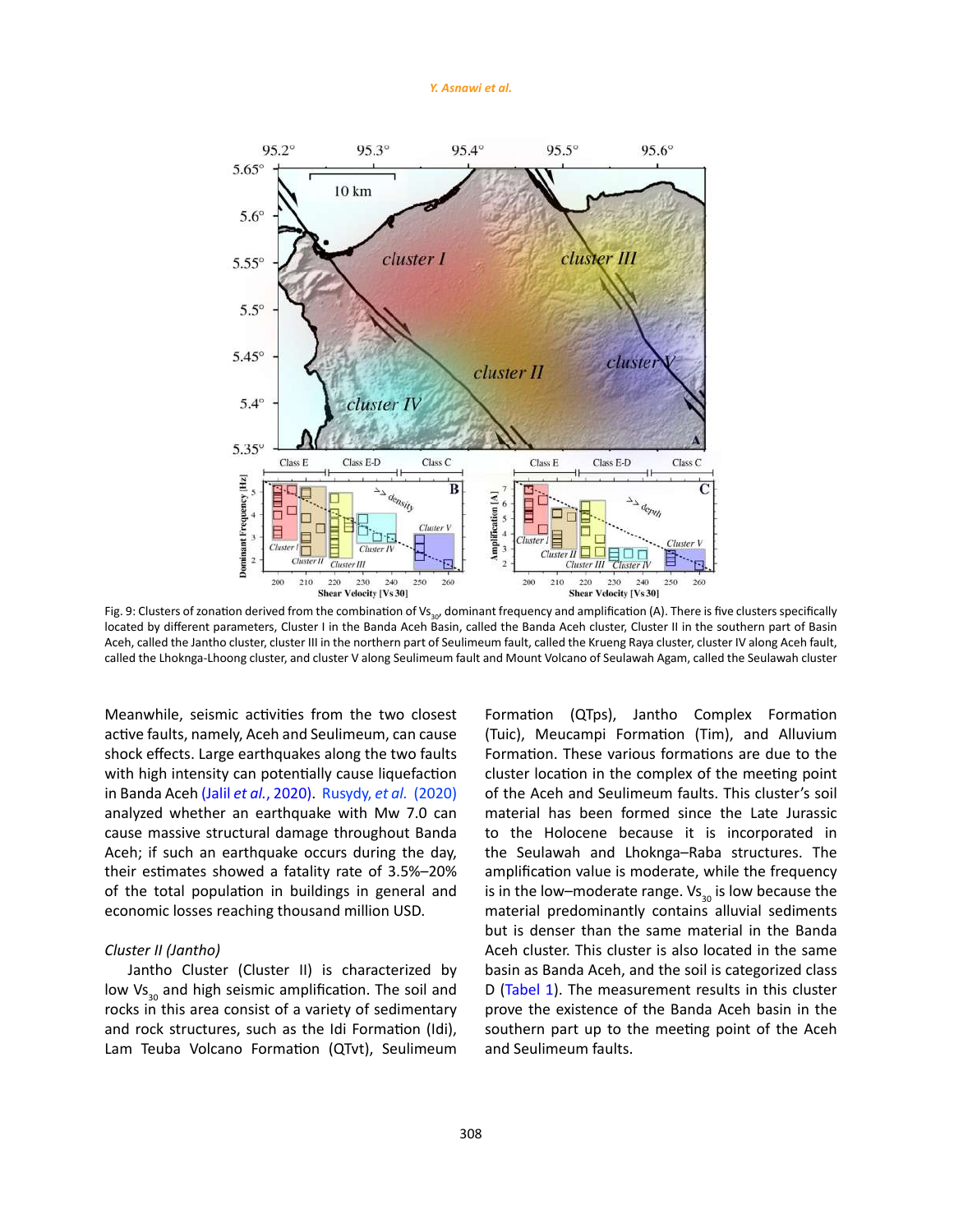## *Cluster III (Krueng Raya)*

The Krueng Raya cluster is located at the northernmost part of the Seulimeum fault, close to the coastline. The area's rock formation has been formed since the Pleistocene–Holocene with three different formations: Young Alluvium (Qh), Lam Teuba Volcanic (QTvt), and Seulimeum Formation (QTps). The volcanic rock material in this cluster mainly influences the surface profile and other eruption products, such as lahar and pyroclastic flows. The parameter results indicate that the soil group in this cluster is class D, given the moderate amplification value, dominant frequency, and  $Vs_{30}$ . In 1936, the northern part of the Seulimeum fault generated an earthquake with a magnitude of M 7.0, causing the collapse and damage of several buildings and leading to several fatalities in the Lam Teuba district. Thus, the vulnerability index is moderate, meaning that a building must match the dominant period  $(20.3 \text{ s}).$ Furthermore, the cluster has the exact topographical contours as the Lhoknga-Lhoong cluster with a dense rock structure.

## *Cluster IV (Lhoknga-Lhoong area)*

Cluster IV (Lhoknga-Lhoong area) is located in the western part of the Aceh fault, and the subsurface sediments in this area contain alluvium and limestone. The geological formations, such as the Raba Limestone (Murl), Lhoknga Formation (Mul), and Peunasu Formation (Tlp), were formed from the Late Jurassic to the Early Cretaceous. The values of  $VS_{30}$  suggest that the soil in the Lhoknga-Lhoong cluster is categorized class E–D, with low–moderate amplification value, moderate–high dominant frequency, and low  $Vs_{20}$ . The moderate–high value range is mainly influenced by the density of the rock structures scattered along the Aceh fault. The vulnerability index in the Lhoknga-Lhoong cluster is relatively low because of the linear relationship between amplification and frequency. Moreover, an active fault passes through this cluster, and thus, mitigation measures must be implemented to reduce destructive effects in the future. No major event has been recorded in the last 170 years in the Aceh segment, but major earthquakes remain possible (Ito *et al.*, 2012).

#### *Cluster V (Seulawah)*

The Seulawah cluster is located in the central part

of Seulimeum is and close to the Seulawah Agam stratovolcano zone. Most of the rock structures in Lam Teuba Volcanism (QTvt) contain volcanic rocks, formed since the Holocene. The dominant parameter shows high frequency recordings because the rock material is dense and provides low amplification. This soil is class C and is allowed for high construction though other parameters, such as the peak ground acceleration, or possible earthquake intensity. The  $Vs<sub>30</sub>$  is also high, indicating that the subsurface soil properties may support basic construction. This cluster stands on the active Seulimeum fault that moves at a ~2 cm/year slip rate and can produce earthquakes with magnitudes of up to M 7.0. The Seulimeum earthquake in 1930 inflicted significant damages and resulted in many fatalities. This cluster can also be associated with the Seulawah stratovolcano, reported being active in 1839, 1975, and 2010. Volcanic tremors can also be triggered by microseismicity in the central part of the Seulimeum fault.

#### **CONCLUSION**

The combination of shear wave velocity, determined by the Spatial Autocorrelation method and parameters of dominant frequency and seismic amplification derived from Horizontal-to-Vertical Ratio, was used to classify the soil properties beneath the northernmost Sumatra, one of the most seismically active regions. The clusters classified from the variation of geophysical data coincide well with geological properties from previous research and studies. Five different clusters representing various types of rocks were classified based on three different seismic properties recorded from the microtremor study at 36 points, covering the sedimentary basin, the active faults, and the Banda Aceh city and its surroundings. The highly populated Banda Aceh city (Cluster I) is among the most vulnerable areas because it stands on a thick sedimentary basin characterized by high amplification and low shear wave velocity. The low-velocity values in Banda Aceh indicate the soft soil types of rock, as observed by the previous study using the Cone Penetration Tests. Therefore, a detailed investigation is required before constructing large and high-altitude infrastructure in Banda Aceh. Cluster II (Jantho) and III (Krueng Raya) are the second most vulnerable areas because the regions are characterized by moderate shear wave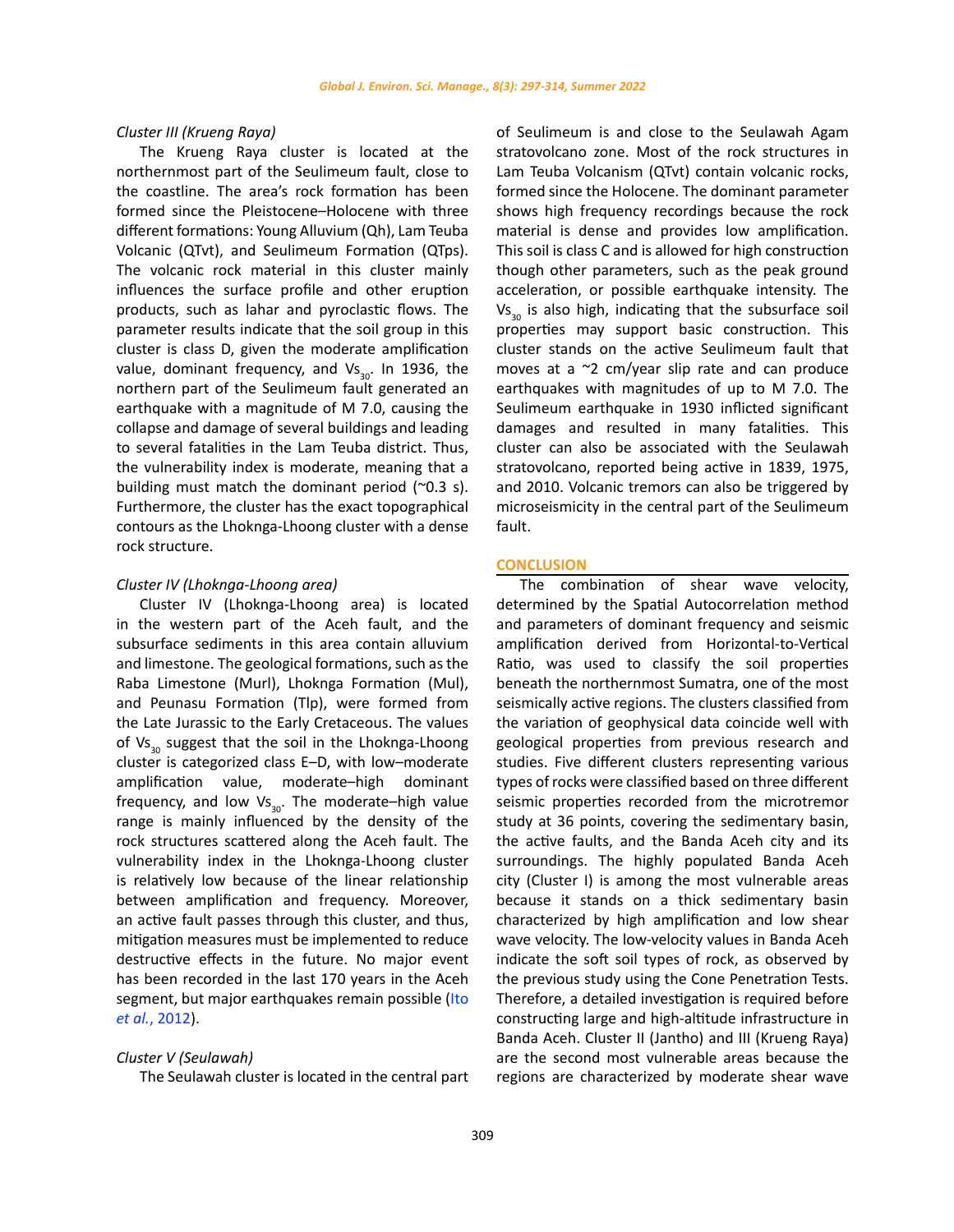velocity and seismic amplification and are located along the Sumatran and the Seulimeum faults, respectively. The limestone is exposed in Cluster IV, correlating well to the moderate value of Vs and low amplification. Although the Seulawah volcanic region (Cluster V) is categorized by high shear wave velocity, low frequency and low seismic amplification, it is also considered a vulnerable area since it is located along the Seulimeum active fault. The sedimentary layer between the two active faults is imaged by low shear wave velocity along the three vertical profiles. The lateral variation of each geophysical property was mapped by interpolating the wide distance data points at the unsampled locations so that the anomalies between the data points could be missed. However, the research results provide a good picture of the regional structure. A comprehensive study with denser measurement points for Vs and HVSR needs to be conducted to better describe the properties of rocks. The detailed survey and analysis will support the currently available and less-resolution geological map of the study area.

## **AUTHOR CONTRIBUTIONS**

Y. Asnawi contributed in conducting field experiment, HVSR data analysis and drafting the manuscript. A. Simanjuntak performed SPAC data analysis, produced maps and figures as well as interpreted the results. U. Muksin is the corresponding author and the leader of the project who provided funding for the project. S. Putri involved in data acquisition and SPAC data analysis. M. Okubo performed SPAC data analysis and wrote Method part of the manuscript and provided funding supported JSPS KAKENHI. S. Rizal supervised the field experiment and data analysis as well as provided critical revision of the manuscript. M. Syukri supervised the data acquisition in the field and data analysis.

#### **ACKNOWLEDGEMENT**

This scientific collaboration between Indonesian and Japanese scientists was supported by JSPS KAKENHI under grant number [17H04577] and Doctoral Dissertation Research Program under grant number [66/UN11.2.1/PT.01.03/DPRM/2021].

#### **CONFLICT OF INTEREST**

The authors declare no potential conflict of interest regarding the publication of this work. In addition, the ethical issues including plagiarism, informed consent, misconduct, data fabrication and, or falsification, double publication and, or submission, and redundancy have been completely witnessed by the authors.

## **OPEN ACCESS**

This article is licensed under a Creative Commons Attribution 4.0 International License, which permits use, sharing, adaptation, distribution and reproduction in any medium or format, as long as you give appropriate credit to the original author(s) and the source, provide a link to the Creative Commons license, and indicate if changes were made. The images or other third-party material in this article are included in the article's Creative Commons license, unless indicated otherwise in a credit line to the material. If material is not included in the article's Creative Commons license and your intended use is not permitted by statutory regulation or exceeds the permitted use, you will need to obtain permission directly from the copyright holder. To view a copy of this license, visit: [http://creativecommons.org/](http://creativecommons.org/licenses/by/4.0/) [licenses/by/4.0/](http://creativecommons.org/licenses/by/4.0/)

## **PUBLISHER'S NOTE**

GJESM Publisher remains neutral with regard to jurisdictional claims in published maps and institutional affiliations.

## **ABBREVIATIONS**

| Percentage value                   |
|------------------------------------|
| Degree in Celsius                  |
| Depth between 0 – 10 m             |
| Azimuth angle in 0 degree          |
| Depth between 11 – 20 m            |
| 1-Dimension profile                |
| Depth between 21 – 30 m            |
| Amplification                      |
| Amplitude                          |
| Line of cross section from A to B  |
| Square of the amplification        |
| 04 <sup>th</sup> observation Point |
| 05 <sup>th</sup> observation Point |
| 09 <sup>th</sup> observation Point |
|                                    |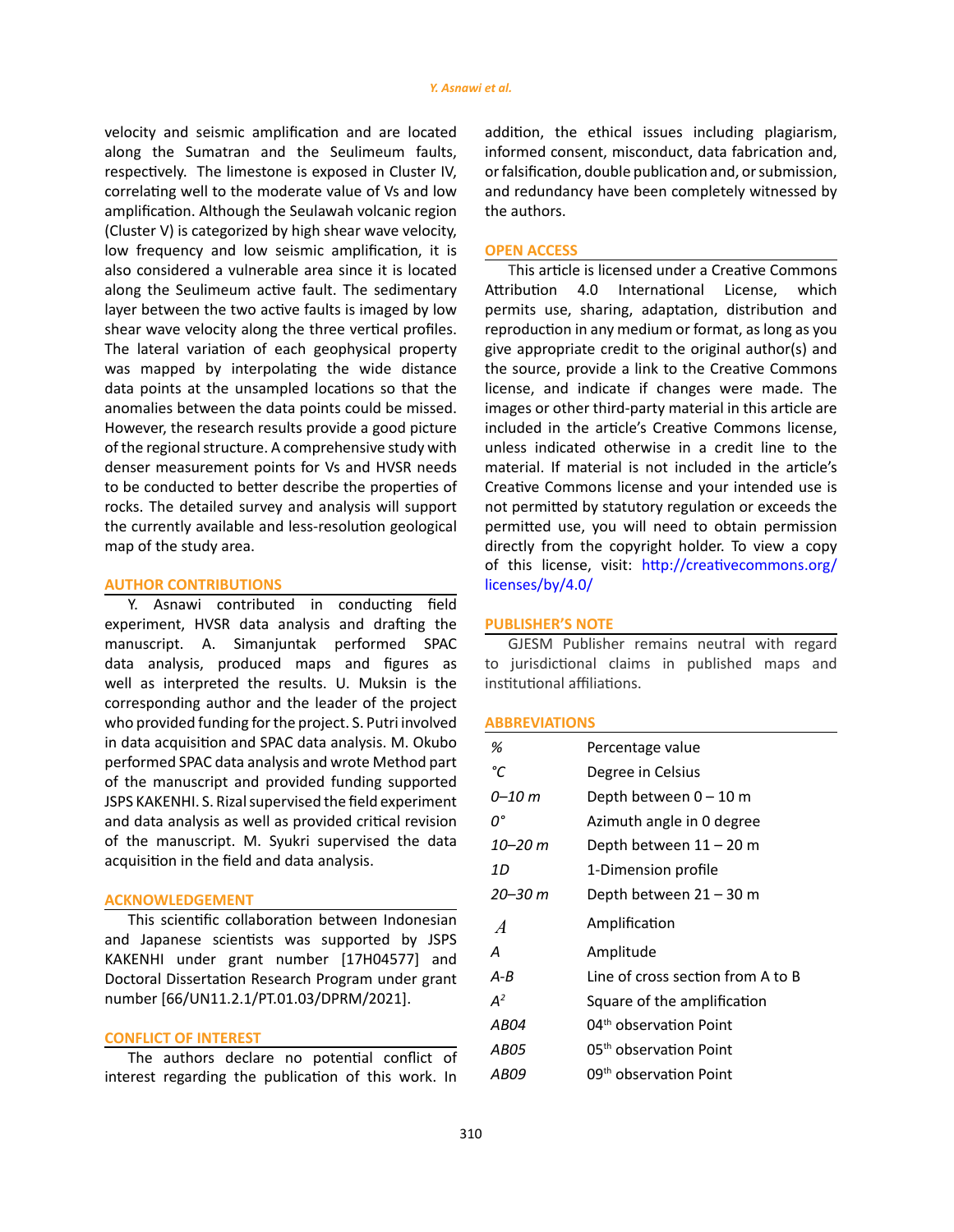| AB13                    | 13 <sup>th</sup> observation Point                          | К                      | Wavenumber                                                          |  |
|-------------------------|-------------------------------------------------------------|------------------------|---------------------------------------------------------------------|--|
| AB22                    | 22 <sup>th</sup> observation Point                          |                        | Seismic vulnerability index                                         |  |
| AB23                    | 23 <sup>th</sup> observation Point                          | $K_{\rm g}$            |                                                                     |  |
| AB27                    | 27 <sup>th</sup> observation Point                          | Кm                     | Kilometre                                                           |  |
| AVs                     | Average shear velocity                                      | М                      | Meter                                                               |  |
| $AVs_{10}$              | Average shear velocity at $0 - 10$ m                        | М                      | Magnitude                                                           |  |
| $AVs_{20}$              | Average shear velocity at $11 - 20$ m                       | m/s                    | Meter per second                                                    |  |
| $AVs_{30}$              | Average shear velocity at $21 - 30$ m                       | min.                   | Minute                                                              |  |
| В                       | Bandwidth coefficient                                       | Ms                     | Millisecond                                                         |  |
| BIDO <sub>2</sub>       | SPAC analysis program                                       | Mul                    | Lhoknga formation                                                   |  |
| Bits                    | Bit per sample                                              | Murl                   | Lhoknga limestone rock                                              |  |
| $\mathcal C$            | Phase velocity                                              | <b>NEHRP</b>           | National Earthquake Hazards<br><b>Reduction Program</b>             |  |
| $\mathcal{C}_{0}^{(n)}$ | Soil class for sediment - Rock                              | NS                     | Spectrum amplitude in the<br>horizontal north-south component       |  |
| $C-D$                   | Line of cross section from C to D                           | NS                     | North-South                                                         |  |
| Сm                      | Centimetre                                                  | NW                     | North-West                                                          |  |
| cm/year                 | Centimetre over year                                        | Qh                     | Alluvial sediment structure                                         |  |
| D                       | Soil class for sediment<br><b>QTps</b>                      |                        | Seulimeum formation                                                 |  |
| DSS                     | Decision Support System                                     | Qtvt                   | Lam Teuba Volcanic                                                  |  |
| Ε                       | Soil class for soft sediment                                | Rk                     | Radius between geophone                                             |  |
| E-D                     | Soil class between soft sediment<br>and hard soil           | $rk_{_{\textit{max}}}$ | Maximum radius between<br>geophone                                  |  |
| E-F                     | Line of cross section from E to F                           | S                      | Second                                                              |  |
|                         | Latin phrase example gratia (for                            | <b>SPAC</b>            | Spatial autocorrelation                                             |  |
| e.g.                    | example)                                                    | sps                    | Sampling per second                                                 |  |
| Eq                      | Equation                                                    | STA/LTA                | Ratio between the amplitude                                         |  |
| EW                      | Spectrum amplitude in the<br>horizontal east-west component | SW                     | South-West                                                          |  |
|                         | East-west                                                   | T                      | Period                                                              |  |
| EW                      |                                                             | Tim                    | Meucampi formation                                                  |  |
| F                       | Frequency                                                   | Tlp                    | Peunasu formation                                                   |  |
|                         | Dominant frequency                                          | Tuic                   | Jantho complex formation                                            |  |
| Fig.                    | Figure                                                      | <b>USD</b>             | <b>United State Dollar</b>                                          |  |
| H/V                     | The horizontal-to-vertical spectrum                         | V                      | Spectrum amplitude in the vertical<br>component of seismic waveform |  |
| $H/V$ peak              | Maximum peak of horizontal-to-<br>vertical spectrum         | V/m                    | Seismometer sensitivity (volt/<br>meter)                            |  |
| <b>HVSR</b>             | Horizontal to vertical spectral ratio                       | Vp                     | Velocity of pressure                                                |  |
| Hz                      | Hertz                                                       |                        |                                                                     |  |
| i.e.                    | Latin phrase Id est (this is)                               | Vs                     | Share velocity                                                      |  |
| Idi                     | Idi Formation                                               |                        |                                                                     |  |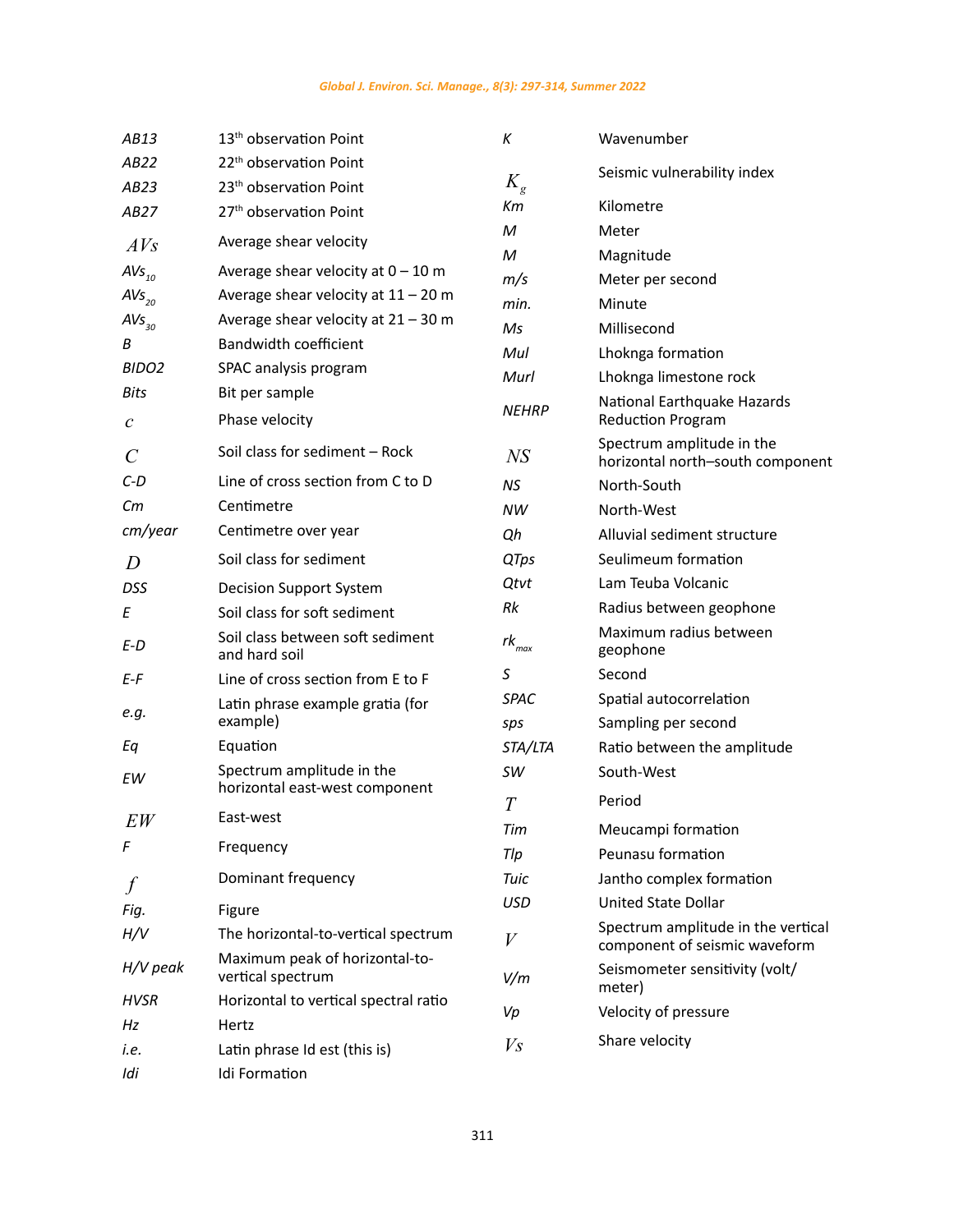| $\mathit{VS}_{_{(0\text{-}10\,m)}}$ | Shear wave velocities for depths of<br>$0 - 10$ m  |
|-------------------------------------|----------------------------------------------------|
| $Vs_{_{(11\text{-}20\,m)}}$         | Shear wave velocities for depths of<br>11–20 m     |
| $Vs$ <sub>(21-30 m)</sub>           | Shear wave velocities for depths of<br>$21 - 30$ m |
| $V_{S_{10}}$                        | Shear wave velocities for depths of<br>0–10 m      |
| $V_{S_{20}}$                        | Shear wave velocities for depths of<br>11–20 m     |
| $V_{S_{30}}$                        | Shear wave velocities for depths of<br>21–30 m     |
| 7                                   | <b>Vertical Component</b>                          |
| π                                   | Pi is a mathematical constant<br>(3, 14159)        |
|                                     |                                                    |

#### **REFERENCES**

- [Alamri, A.M.; Bankher, A.; Abdelrahman, K.; El-Hadidy, M.;](https://link.springer.com/article/10.1007/s12517-019-5027-3)  [Zahran, H., \(2020\). Soil site characterization of Rabigh City,](https://link.springer.com/article/10.1007/s12517-019-5027-3)  [western Saudi Arabia coastal plain, using HVSR and HVSR](https://link.springer.com/article/10.1007/s12517-019-5027-3)  [inversion techniques. Arab. J. Geosci., 13\(2\): 1- 16 \(](https://link.springer.com/article/10.1007/s12517-019-5027-3)**16 pages**).
- [Arai, H.; Tokimatsu, K., \(2005\). S-wave velocity profiling by joint](https://pubs.geoscienceworld.org/ssa/bssa/article-abstract/95/5/1766/103223)  [inversion of microtremor dispersion curve and horizontal-to](https://pubs.geoscienceworld.org/ssa/bssa/article-abstract/95/5/1766/103223)[vertical \(H/V\) spectrum. Bull. Seismol. Soc. Am., 95\(5\): 1766–](https://pubs.geoscienceworld.org/ssa/bssa/article-abstract/95/5/1766/103223) 1778 (**[13 pages](https://pubs.geoscienceworld.org/ssa/bssa/article-abstract/95/5/1766/103223)**).
- [Asrillah, A.; Marwan, M.; Muksin, O.; Ibnu, R.; Takao, S.; Yoshinori,](https://www.mdpi.com/2076-3263/9/4/186)  [F.; Yuichiro, M.; Hikime, C., \(2019\). Estimation of vs structure of](https://www.mdpi.com/2076-3263/9/4/186)  [Krueng Aceh and its suburb basin of Aceh Province, Indonesia.](https://www.mdpi.com/2076-3263/9/4/186)  [Derived from microtremor measurements. Geosciences. 1–12](https://www.mdpi.com/2076-3263/9/4/186)  (**[12 pages](https://www.mdpi.com/2076-3263/9/4/186)**).
- [Asten, M.W.; Askan A.; Ekincioglu E.E.; Sisman F.N.; Ugurhan B.,](https://www.tandfonline.com/doi/abs/10.1071/EG12026)  [\(2014\). Site characterisation in north-western turkey based](https://www.tandfonline.com/doi/abs/10.1071/EG12026)  [on SPAC and HVSR analysis of microtremor noise. Explor.](https://www.tandfonline.com/doi/abs/10.1071/EG12026)  [Geophys., 45\(2\): 74–85 \(](https://www.tandfonline.com/doi/abs/10.1071/EG12026)**12 pages**).
- [Barber, A.J.; Crow, M.J.; J. S. Milsom, \(2005\). Sumatra: geology,](https://pubs.geoscienceworld.org/gsl/books/book/1539/chapter/107263722/Tectonic-Evolution)  [resources and tectonic evolution. J. Geol. Soc., 31 \(](https://pubs.geoscienceworld.org/gsl/books/book/1539/chapter/107263722/Tectonic-Evolution)**282 pages**).
- [Beroya-Eitner, M.A.; Aydin A.; Tigloa R.; Lasala M., \(2009\). Use of](https://www.sciencedirect.com/science/article/pii/S0013795209001422)  [microtremor in liquefaction hazard mapping. Eng. Geol., 107:](https://www.sciencedirect.com/science/article/pii/S0013795209001422)  [140–153 \(](https://www.sciencedirect.com/science/article/pii/S0013795209001422)**14 pages**).
- Bilham, R., (2009). The seismic future of cities. Bull. Earthquake Eng., 7(4): 839–887 **(49 pages)**.
- [Boore, D.M., \(2004\). Estimating Vs \(30\) \(or NEHRP site classes\)](https://pubs.geoscienceworld.org/bssa/article-lookup/94/2/591)  [from shallow velocity models \(Depths < 30 m\). Bull. Seismol.](https://pubs.geoscienceworld.org/bssa/article-lookup/94/2/591)  [Soc. Am, 94: 591–597 \(](https://pubs.geoscienceworld.org/bssa/article-lookup/94/2/591)**7 pages**).
- [Chávez-García, F.J.; Kang, T.S., \(2014\). Lateral heterogeneities and](https://www.sciencedirect.com/science/article/pii/S001379521400043X)  [microtremors: limitations of HVSR and SPAC based studies for](https://www.sciencedirect.com/science/article/pii/S001379521400043X)  [site response. Eng. Geol., 174: 1–10](https://www.sciencedirect.com/science/article/pii/S001379521400043X) **(10 pages)**.
- [Cho, I., \(2019\). Two-sensor microtremor SPAC method: potential](https://academic.oup.com/gji/article-abstract/220/3/1735/5587735)  [utility of imaginary spectrum components. Geophys. J. Int.,](https://academic.oup.com/gji/article-abstract/220/3/1735/5587735)  [220\(3\): 1735-1747 \(](https://academic.oup.com/gji/article-abstract/220/3/1735/5587735)**13 pages**).
- [Cho, I.; Tada, T.; Shinozaki, Y., \(2004\). A new method to determine](https://library.seg.org/doi/abs/10.1190/1.1836827)  [phase velocities of Rayleigh waves from microseisms.](https://library.seg.org/doi/abs/10.1190/1.1836827)

[Geophysics. 69\(6\): 1535–1551 \(](https://library.seg.org/doi/abs/10.1190/1.1836827)**17 pages**).

- [Cho, I.; Tada, T.; Shinozaki, Y., \(2006\). Centerless circular array](https://agupubs.onlinelibrary.wiley.com/doi/abs/10.1029/2005JB004235) [method: inferring phase velocities of rayleigh waves in broad](https://agupubs.onlinelibrary.wiley.com/doi/abs/10.1029/2005JB004235) [wavelength ranges using microtremor records. J. Geophys.](https://agupubs.onlinelibrary.wiley.com/doi/abs/10.1029/2005JB004235) [Res.: Solid Earth. 111\(9\): 1-12 \(](https://agupubs.onlinelibrary.wiley.com/doi/abs/10.1029/2005JB004235)**12 pages**).
- [Cho, I.; Tada, T.; Shinozaki, Y., \(2008\). A new method of](https://staff.aist.go.jp/ikuo-chou/ronbun/Cho_et_al2008SEGJ.pdf) [microtremor exploration using miniature seismic arrays: quick](https://staff.aist.go.jp/ikuo-chou/ronbun/Cho_et_al2008SEGJ.pdf) [estimation of average shear velocities of the shallow soil.](https://staff.aist.go.jp/ikuo-chou/ronbun/Cho_et_al2008SEGJ.pdf) [Butsuri-Tansa Geophys. Explor., 61\(6\): 457–468 \(](https://staff.aist.go.jp/ikuo-chou/ronbun/Cho_et_al2008SEGJ.pdf)**12 pages**).
- [Claprood, M.; Asten, M.W.; Kristek, J., \(2012\). Combining HVSR](https://academic.oup.com/gji/article-abstract/191/2/765/645033) [microtremor observations with the SPAC method for site](https://academic.oup.com/gji/article-abstract/191/2/765/645033) [resonance study of the Tamar Valley in Launceston. Geophys.](https://academic.oup.com/gji/article-abstract/191/2/765/645033) [J. Int., 191\(2\): 765-780 \(](https://academic.oup.com/gji/article-abstract/191/2/765/645033)**16 pages**).
- [Culshaw, M.G.; Duncan, S.V.; Sutarto, N.R., \(1979\). Engineering](https://link.springer.com/article/10.1007/BF02600445) [geological mapping of the Banda Aceh alluvial basin, Northern](https://link.springer.com/article/10.1007/BF02600445) [Sumatra, Indonesia. Bull. Int. Assoc. Eng. Geol., 19\(1\): 40–47](https://link.springer.com/article/10.1007/BF02600445) (**[8 pages](https://link.springer.com/article/10.1007/BF02600445)**).
- [El-Hady, S.; Ferqany, E.AA.; Othman, A.; Mohamed, G.E.A., \(2012\).](https://link.springer.com/article/10.1007/s10950-011-9249-4) [Seismic microzonation of Marsa Alam, Egypt using inversion](https://link.springer.com/article/10.1007/s10950-011-9249-4) [HVSR of microtremor observations. J. Seismolog., 16\(1\): 55–66](https://link.springer.com/article/10.1007/s10950-011-9249-4) (**[12 pages](https://link.springer.com/article/10.1007/s10950-011-9249-4)**).
- [Forte, G.; Chiocarelli, E.; De Falco, M; Cito, P.; Santo, A.; Lervolino,](https://www.sciencedirect.com/science/article/pii/S0267726118311114) [I., \(2019\). Seismic soil classification of Italy based on surface](https://www.sciencedirect.com/science/article/pii/S0267726118311114) [geology and shear-wave velocity measurements. Soil Dyn.](https://www.sciencedirect.com/science/article/pii/S0267726118311114) [Earthquake Eng., 122:79–93 \(](https://www.sciencedirect.com/science/article/pii/S0267726118311114)**15 pages**).
- [Gallipoli, M.R.; Mucciarelli, M.; Galliaccio, S.; Tropeano, M.;](https://journals.sagepub.com/doi/abs/10.1193/1.1766306) [Lizza, C., \(2004\). Horizontal to vertical spectral ratio \(HVSR\)](https://journals.sagepub.com/doi/abs/10.1193/1.1766306) [measurements in the area damaged by the 2002 Molise,](https://journals.sagepub.com/doi/abs/10.1193/1.1766306) [Italy, earthquake. Earthquake Spectra. 20\(SPEC. 1\): 81-93 \(](https://journals.sagepub.com/doi/abs/10.1193/1.1766306)**13 [pages](https://journals.sagepub.com/doi/abs/10.1193/1.1766306)**).
- [Goda, K.; Kiota, T.; Fokhrel, R.M.; Chiaro, G.; Katagiri, T.; Sharma,](https://www.frontiersin.org/articles/10.3389/fbuil.2015.00008/full) [K.; Wilkinson, S., \(2015\). The 2015 Gorkha Nepal earthquake:](https://www.frontiersin.org/articles/10.3389/fbuil.2015.00008/full) [insights from earthquake damage survey. Front. Built Environ.,](https://www.frontiersin.org/articles/10.3389/fbuil.2015.00008/full) 1(8): (**[15 pages](https://www.frontiersin.org/articles/10.3389/fbuil.2015.00008/full)**).
- [Gosar, A., \(2007\). Microtremor HVSR study for assessing site](https://www.sciencedirect.com/science/article/pii/S0013795207000282) [effects in the bovec basin \(nw slovenia\) related to 1998 Mw5.6](https://www.sciencedirect.com/science/article/pii/S0013795207000282) [and 2004 Mw5.2 earthquakes. Eng. Geol., 91\(2–4\): 178–193](https://www.sciencedirect.com/science/article/pii/S0013795207000282) (**[16 pages](https://www.sciencedirect.com/science/article/pii/S0013795207000282)**).
- [Hollender, F.; Cornou, C.; Deschamp, A.; Oghalaei, K.; Renalier,](https://link.springer.com/article/10.1007/s10518-017-0135-5) [F.; Moufroy, E.; Burnouf, C.; Thomassin, S.; Wathelet, M.;](https://link.springer.com/article/10.1007/s10518-017-0135-5) [Bard, PY.; Boutin, V.; Desbordes, C.; Isabelle, DB.; Foundotos,](https://link.springer.com/article/10.1007/s10518-017-0135-5) [L.; Cedric, GB.; Perron, V.; Regnier, J.; Roulle, A.; Langlais, M.;](https://link.springer.com/article/10.1007/s10518-017-0135-5) [Sicillia, D., \(2018\). Characterization of site conditions \(soil](https://link.springer.com/article/10.1007/s10518-017-0135-5) [class, VS30, velocity profiles\) for 33 stations from the French](https://link.springer.com/article/10.1007/s10518-017-0135-5) [permanent accelerometric network \(RAP\) using surface-wave](https://link.springer.com/article/10.1007/s10518-017-0135-5) [methods. Bull. Earthquake Eng., 16\(6\): 2337–2365 \(](https://link.springer.com/article/10.1007/s10518-017-0135-5)**29 pages**).
- [Idris, Y.; Cummims, P.; Rusydy, I.; Muksin, U.; Syamsidik;](https://www.tandfonline.com/doi/abs/10.1080/13632469.2019.1689868) [Habibie, M.Y.; Meilanda, E., \(2019\). Post-earthquake damage](https://www.tandfonline.com/doi/abs/10.1080/13632469.2019.1689868) [assessment after the 6.5 Mw earthquake on December, 7th](https://www.tandfonline.com/doi/abs/10.1080/13632469.2019.1689868) [2016 in Pidie Jaya, Indonesia. J. Earthquake Eng., 1–18 \(](https://www.tandfonline.com/doi/abs/10.1080/13632469.2019.1689868)**18 [pages](https://www.tandfonline.com/doi/abs/10.1080/13632469.2019.1689868)**).
- [Ito, T.; Gunawan, E.; Kimata, F.; Tabai, T. Simons, M.; Meilano, I.;](https://agupubs.onlinelibrary.wiley.com/doi/full/10.1029/2011JB008940) [Agustan; Ohta, Y.; Nurdin, I.; Sugiyanto, D., \(2012\). Isolating](https://agupubs.onlinelibrary.wiley.com/doi/full/10.1029/2011JB008940) [along-strike variations in the depth extent of shallow creep](https://agupubs.onlinelibrary.wiley.com/doi/full/10.1029/2011JB008940) [and fault locking on the northern Great Sumatran Fault. J.](https://agupubs.onlinelibrary.wiley.com/doi/full/10.1029/2011JB008940) [Geophys. Res. 117\(510\): 1–16 \(](https://agupubs.onlinelibrary.wiley.com/doi/full/10.1029/2011JB008940)**16 pages**).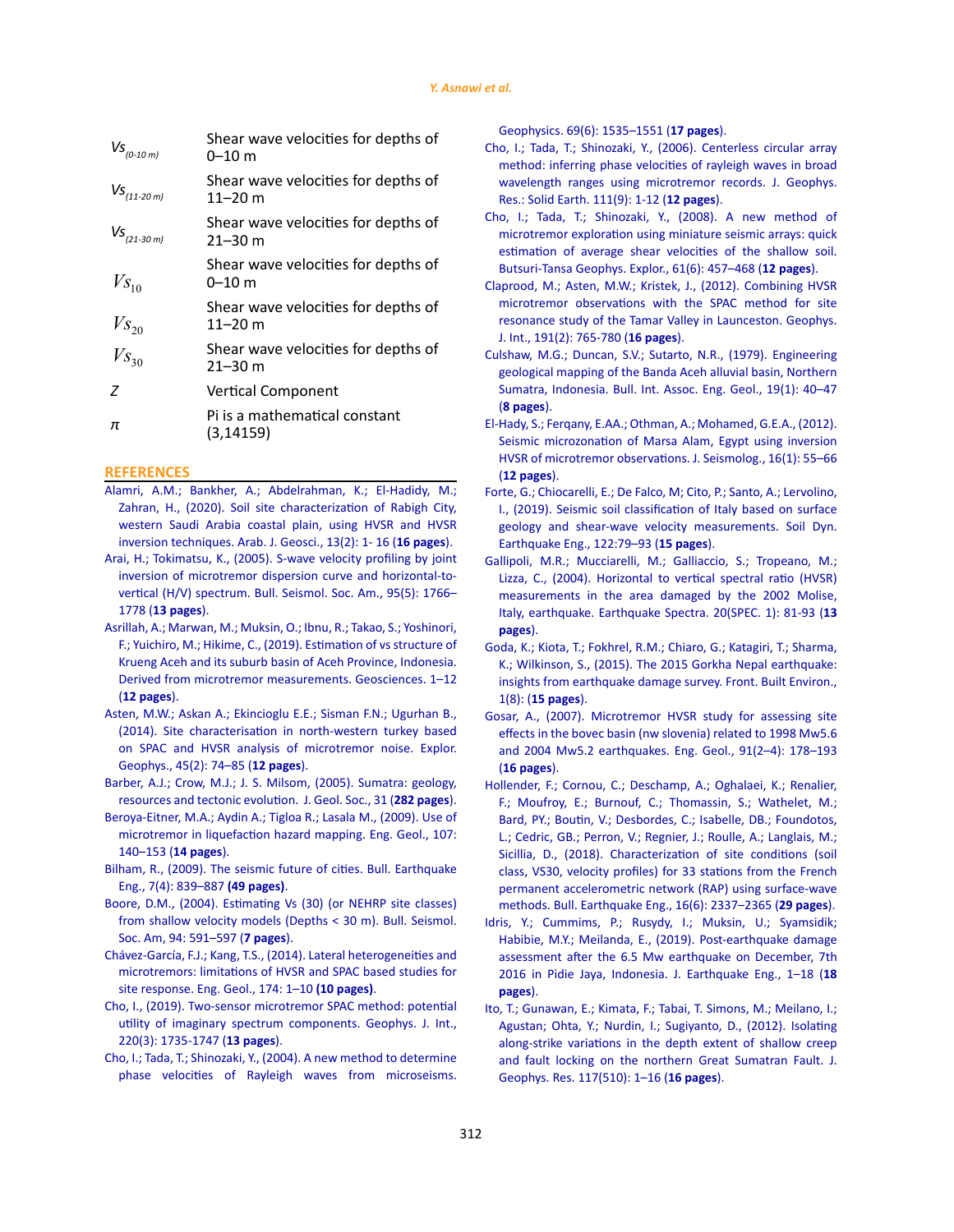- [Jalil, A.; Fathani, T.F.; Satyarno, I.; Wilopo, W., \(2020\). A study on](https://www.researchgate.net/profile/Abdul-Jalil-3/publication/339616939)  [the Liquefaction potential in Banda Aceh city after the 2004](https://www.researchgate.net/profile/Abdul-Jalil-3/publication/339616939)  Sumatera earthquake. International Journal of GEOMATE, 18: [147-155 \(](https://www.researchgate.net/profile/Abdul-Jalil-3/publication/339616939)**9 pages**).
- [Kanli, A.I.; Tildy, P.; Pronay, Z.; Pinar, A.; Hermann, L., \(2006\).](https://academic.oup.com/gji/article-abstract/165/1/223/786582)  [Vs30 mapping and soil classification for seismic site effect](https://academic.oup.com/gji/article-abstract/165/1/223/786582)  [evaluation in Dinar Region, SW Turkey. Geophys. J. Int., 165\(1\):](https://academic.oup.com/gji/article-abstract/165/1/223/786582)  [223–235 \(](https://academic.oup.com/gji/article-abstract/165/1/223/786582)**13 pages**).
- [Maresca, R.; Nardone, L.; Gizzi, F. T.; Potenza, M. R., \(2018\).](https://ui.adsabs.harvard.edu/abs/2018Meas..130..211M/abstract)  [Ambient noise HVSR measurements in the Avellino Historical](https://ui.adsabs.harvard.edu/abs/2018Meas..130..211M/abstract)  [Centre and surrounding area \(Southern Italy\). Correlation](https://ui.adsabs.harvard.edu/abs/2018Meas..130..211M/abstract)  [with surface geology and damage caused by the 1980 Irpinia-](https://ui.adsabs.harvard.edu/abs/2018Meas..130..211M/abstract)[Basilicata earthquake. Measurement. 130: 211–222 \(](https://ui.adsabs.harvard.edu/abs/2018Meas..130..211M/abstract)**12 [pages](https://ui.adsabs.harvard.edu/abs/2018Meas..130..211M/abstract)**).
- [Matsuoka, M.; Wakamatsu, K.; Fujimoto, K.; Midorikawa, S.,](https://www.jstage.jst.go.jp/article/jsceseee/23/1/23_1_57s/_article/-char/ja)  [\(2006\). Average shear-wave velocity mapping using Japan](https://www.jstage.jst.go.jp/article/jsceseee/23/1/23_1_57s/_article/-char/ja)  [engineering geomorphologic classification map. Structural](https://www.jstage.jst.go.jp/article/jsceseee/23/1/23_1_57s/_article/-char/ja)  [Engineering/Earthquake Engineering, 23\(1\): 58-67 \(](https://www.jstage.jst.go.jp/article/jsceseee/23/1/23_1_57s/_article/-char/ja)**10 pages**).
- [Muksin, U.; Irwandi; Rusydy, I.; Muzli; Erbas, K.; Marwan; Asrillah;](https://iopscience.iop.org/article/10.1088/1742-6596/1011/1/012031/meta)  [Muzakir; Ismail, N., \(2018\). Investigation of Aceh segment and](https://iopscience.iop.org/article/10.1088/1742-6596/1011/1/012031/meta)  [Seulimeum fault by using seismological data; A preliminary](https://iopscience.iop.org/article/10.1088/1742-6596/1011/1/012031/meta)  [result. J. Phys. Conf. Ser., 1011\(1\): \(](https://iopscience.iop.org/article/10.1088/1742-6596/1011/1/012031/meta)**5 pages**).
- [Muksin, U.; Bauer, K.; Muzli, M.; Ryberg, T.; Nurdin, I.;](https://www.semanticscholar.org/paper/AcehSeis-project-provides-insights-into-the-and-to-Muksin-Bauer/e50f9ad64ba93b603e7decb2ff87b0f55f3844c6)  [Masturiyono, M.; Weber, M., \(2019\). AcehSeis project provides](https://www.semanticscholar.org/paper/AcehSeis-project-provides-insights-into-the-and-to-Muksin-Bauer/e50f9ad64ba93b603e7decb2ff87b0f55f3844c6)  [insights into the detailed seismicity distribution and relation](https://www.semanticscholar.org/paper/AcehSeis-project-provides-insights-into-the-and-to-Muksin-Bauer/e50f9ad64ba93b603e7decb2ff87b0f55f3844c6)  [to fault structures in Central Aceh, Northern Sumatra. J. Asian](https://www.semanticscholar.org/paper/AcehSeis-project-provides-insights-into-the-and-to-Muksin-Bauer/e50f9ad64ba93b603e7decb2ff87b0f55f3844c6)  [Earth Sci., 171: 20–27 \(](https://www.semanticscholar.org/paper/AcehSeis-project-provides-insights-into-the-and-to-Muksin-Bauer/e50f9ad64ba93b603e7decb2ff87b0f55f3844c6)**8 pages**).
- [Muzli, M.; Muksin, U.; Nugraha, A. D.; Bradley, K. E.; Widiyantoro,](https://gfzpublic.gfz-potsdam.de/pubman/faces/ViewItemOverviewPage.jsp?itemId=item_3742928_3)  [S.; Erbas, K.; Jousset, P.; Rohadi, S.; Nurdin, I.; Wei, S.,](https://gfzpublic.gfz-potsdam.de/pubman/faces/ViewItemOverviewPage.jsp?itemId=item_3742928_3)  [\(2018\). The 2016 Mw 6.5 Pidie Jaya, Aceh, North Sumatra,](https://gfzpublic.gfz-potsdam.de/pubman/faces/ViewItemOverviewPage.jsp?itemId=item_3742928_3)  [earthquake: Reactivation of an unidentified sinistral fault in a](https://gfzpublic.gfz-potsdam.de/pubman/faces/ViewItemOverviewPage.jsp?itemId=item_3742928_3)  [region of distributed deformation. Seismol. Res. Lett., 89\(5\):](https://gfzpublic.gfz-potsdam.de/pubman/faces/ViewItemOverviewPage.jsp?itemId=item_3742928_3)  [1761–1772.](https://gfzpublic.gfz-potsdam.de/pubman/faces/ViewItemOverviewPage.jsp?itemId=item_3742928_3)
- Nakamura, Y. (1989)**.** [A method for dynamic characteristics](https://trid.trb.org/view/294184)  [estimation of subsurface using microtremor on the ground](https://trid.trb.org/view/294184)  surface**.** [Railway Tech. Res.Institute, Quarterly Reports,](https://trid.trb.org/view/294184) 30(1): 25–33 (**[9 pages](https://trid.trb.org/view/294184)**).
- Nakamura, Y. (1997)**.** [Seismic vulnerability indices for ground](https://scholar.google.com/scholar?hl=en&as_sdt=0%2C5&q=Seismic+Vulnerability+Indices+for+Ground+and+Structures+Using+Microtremor&btnG=)  [and structures using microtremor](https://scholar.google.com/scholar?hl=en&as_sdt=0%2C5&q=Seismic+Vulnerability+Indices+for+Ground+and+Structures+Using+Microtremor&btnG=)**.** World congress on railway [research in Florence, Italy. 16–19 \(](https://scholar.google.com/scholar?hl=en&as_sdt=0%2C5&q=Seismic+Vulnerability+Indices+for+Ground+and+Structures+Using+Microtremor&btnG=)**4 pages**).
- Nakamura, Y. (2000)**.** [Clear identification of fundamental idea of](https://www.iitk.ac.in/nicee/wcee/article/2656.pdf)  [Nakamura's technique and its applications. In](https://www.iitk.ac.in/nicee/wcee/article/2656.pdf) proceedings of the 12th world conference on earthquake engineering. New [Zealand: Auckland. Vol. 2656 \(](https://www.iitk.ac.in/nicee/wcee/article/2656.pdf)**8 pages**).
- Nakamura, Y. (2009)**.** [Basic structure of QTS \(HVSR\) and examples](https://link.springer.com/chapter/10.1007/978-1-4020-9196-4_4)  of applications. In [increasing seismic safety by combining](https://link.springer.com/chapter/10.1007/978-1-4020-9196-4_4)  [engineering technologies and seismological data. Springer,](https://link.springer.com/chapter/10.1007/978-1-4020-9196-4_4)  [Dordrecht. 33–51 \(](https://link.springer.com/chapter/10.1007/978-1-4020-9196-4_4)**19 pages**).
- [Okada, H. \(2006\). Theory of efficient array observations main](https://www.tandfonline.com/doi/abs/10.1071/EG06073)  [of microtremors with special reference to the SPAC method.](https://www.tandfonline.com/doi/abs/10.1071/EG06073)  [Explor. Geophys., 59\(1\): 73–85 \(](https://www.tandfonline.com/doi/abs/10.1071/EG06073)**13 pages**).
- [Pamuk, E.; Özdag. Ö.C.; Tuchel, A.; Özyalin, S.; Akgun, M., \(2018\).](https://link.springer.com/article/10.1007/s11069-017-3077-y)  [Local site effects evaluation for Aliağa/İzmir using HVSR](https://link.springer.com/article/10.1007/s11069-017-3077-y)  [\(Nakamura technique\) and MASW methods. Nat. Hazards.](https://link.springer.com/article/10.1007/s11069-017-3077-y)  [90\(2\): 887–899 \(](https://link.springer.com/article/10.1007/s11069-017-3077-y)**13 pages**).
- [Park, C.B.; Miller, R.D.; Xia, J., \(2007\). Multichannel analysis of](https://library.seg.org/doi/abs/10.1190/1.1444590) [surface waves \(MASW\). Geophysics, 64\(3\): 800–808 \(](https://library.seg.org/doi/abs/10.1190/1.1444590)**9 pages**).
- [Parker, R.N.; Hancox, G.T.; Petley, D.N.; Messey, C.I.; Densmore,](https://esurf.copernicus.org/articles/3/501/2015/) [A.L.; Rosser, J.N., \(2015\). Spatial distributions of earthquake](https://esurf.copernicus.org/articles/3/501/2015/)[induced landslides and hillslope preconditioning in the](https://esurf.copernicus.org/articles/3/501/2015/) [northwest South Island, New Zealand. Earth Surf. Dyn., 3\(4\):](https://esurf.copernicus.org/articles/3/501/2015/) 501–525 **[\(25 pages\)](https://esurf.copernicus.org/articles/3/501/2015/)**.
- [Rahman, M.Z.; Kamal, A.S.M.M.; Siddiqua, S., \(2018\). Near](https://link.springer.com/article/10.1007/s11069-018-3266-3)[surface shear wave velocity estimation and V s30 mapping for](https://link.springer.com/article/10.1007/s11069-018-3266-3) [Dhaka City, Bangladesh. Nat. Hazards. 92\(3\): 1687–1715 \(](https://link.springer.com/article/10.1007/s11069-018-3266-3)**29 [pages](https://link.springer.com/article/10.1007/s11069-018-3266-3)**).
- [Rusydy, I.; Muksin, U.; Mulkal; Idris, Y.; Akram, M.N.; Syamsidik,](https://aip.scitation.org/doi/abs/10.1063/1.5047297) [\(2018\). The prediction of building damages and casualties in](https://aip.scitation.org/doi/abs/10.1063/1.5047297) [the Kuta Alam sub district-Banda Aceh caused by different](https://aip.scitation.org/doi/abs/10.1063/1.5047297) [earthquake models. AIP Conf. Proc., 1987, 020012: \(](https://aip.scitation.org/doi/abs/10.1063/1.5047297)**7 pages**).
- [Rusydy, I.; Idris, Y.; Mulkal; Muksin, U; Cummins, P.; Akram,](https://link.springer.com/article/10.1186/s40677-020-0145-5) [M.N.; Syamsidik, \(2020\). Shallow crustal earthquake models,](https://link.springer.com/article/10.1186/s40677-020-0145-5) [damage, and loss predictions in Banda Aceh, Indonesia.](https://link.springer.com/article/10.1186/s40677-020-0145-5) [Geoenviron. Disasters, 7\(8\): 1-16 \(](https://link.springer.com/article/10.1186/s40677-020-0145-5)**16 pages**).
- [Ryberg, T.; Muksin, U.; Bauer, K., \(2016\). Ambient seismic](https://www.sciencedirect.com/science/article/pii/S0377027316300774) [noise tomography reveals a hidden caldera and its relation](https://www.sciencedirect.com/science/article/pii/S0377027316300774) [to the Tarutung pull-apart basin at the Sumatran fault zone,](https://www.sciencedirect.com/science/article/pii/S0377027316300774) [Indonesia. J. Volcanol. Geotherm. Res., 321: 73–84 \(](https://www.sciencedirect.com/science/article/pii/S0377027316300774)**12 pages**).
- [Scott, J.B.; Rasmussen, T.; Luke, B.; Taylor, W.J.; Wagober, J.L.;](https://pubs.geoscienceworld.org/ssa/bssa/article-abstract/96/3/1068/146729) [Smith, S.B.; Louie, J.N., \(2006\). Shallow shear velocity and](https://pubs.geoscienceworld.org/ssa/bssa/article-abstract/96/3/1068/146729) [seismic microzonation of the urban Las Vegas, Nevada, basin.](https://pubs.geoscienceworld.org/ssa/bssa/article-abstract/96/3/1068/146729) [Bull. Seismol. Soc. Am., 96\(3\): 1068–1077 \(](https://pubs.geoscienceworld.org/ssa/bssa/article-abstract/96/3/1068/146729)**10 pages**).
- [Sieh, K.; Natawidjaja, D., \(2000\). Neotectonics of the Sumatran](https://agupubs.onlinelibrary.wiley.com/doi/abs/10.1029/2000JB900120) [fault, Indonesia. J. Geophys. Res.: Solid Earth, 105\(B12\):](https://agupubs.onlinelibrary.wiley.com/doi/abs/10.1029/2000JB900120) [28295–28326 \(](https://agupubs.onlinelibrary.wiley.com/doi/abs/10.1029/2000JB900120)**32 pages**).
- [Siemon, B.; Steuer, A., \(2010\). Airborne geophysical investigation](https://www.academia.edu/download/46312332/Airborne_Geophysical_Investigation_of_Gr20160607-1326-6afoyf.pdf) [of groundwater resources in northern Sumatra after the](https://www.academia.edu/download/46312332/Airborne_Geophysical_Investigation_of_Gr20160607-1326-6afoyf.pdf) [tsunami of 2004. The Tsunami Threat - Research and](https://www.academia.edu/download/46312332/Airborne_Geophysical_Investigation_of_Gr20160607-1326-6afoyf.pdf) [Technology, \(May 2014\): 575-594 \(](https://www.academia.edu/download/46312332/Airborne_Geophysical_Investigation_of_Gr20160607-1326-6afoyf.pdf)**20 pages**).
- Stanko, D.; Markusic, S.; Strelec, S.; Gazdek, M., (2017) "Equivalent-linear site response analysis on the site of the historical Trakošćan Castle, Croatia, using HVSR method," Environ. Earth Sci., 76:642 (**21 pages**).
- [Thein, P.S.; Pramumijoyo, S.; Brotopuspito, K.S.; Kiyono, J.; Wilopo,](https://cyberleninka.org/article/n/614796) [W.; Furukawa, A.; Setianto, A.; Putra, R.R., \(2015\). Estimation](https://cyberleninka.org/article/n/614796) [of S-wave velocity structure for sedimentary layered media](https://cyberleninka.org/article/n/614796) [using microtremor array measurements in Palu City, Indonesia.](https://cyberleninka.org/article/n/614796) [Procedia Environ. Sci., 28\(Sustain, 2014\): 595–605 \(](https://cyberleninka.org/article/n/614796)**11pages**).
- [Tohari, A.; Sugianti, K.; Syahbana, A.J.; Soebowo, E., \(2015\). Cone](https://publons.com/publon/13175129/) [penetration test \(CPT\)-based liquefaction susceptibility of](https://publons.com/publon/13175129/) [Banda Aceh city, RISET Geologi dan Pertambangan, 25, 99-110](https://publons.com/publon/13175129/) (**[12 pages](https://publons.com/publon/13175129/)**).
- [Tün, M.; Pekkan, E., Ozel, O.; Guney, Y., \(2016\). An investigation](https://academic.oup.com/gji/article-abstract/207/1/589/2583618) [into the bedrock depth in the Eskisehir quaternary basin](https://academic.oup.com/gji/article-abstract/207/1/589/2583618) [\(Turkey\) using the microtremor method. Geophys. J. Int.,](https://academic.oup.com/gji/article-abstract/207/1/589/2583618) [207\(1\): 589–607 \(](https://academic.oup.com/gji/article-abstract/207/1/589/2583618)**19 pages**).
- [Untung M.; Buyung N.; Kertapati E.; Undang; Allen C.R., \(1985\).](https://pubs.geoscienceworld.org/ssa/bssa/article-abstract/75/1/313/118692/Rupture-along-the-Great-Sumatran-fault-Indonesia?redirectedFrom=fulltext) [Rupture along the Great Sumatran Fault, Indonesia, the](https://pubs.geoscienceworld.org/ssa/bssa/article-abstract/75/1/313/118692/Rupture-along-the-Great-Sumatran-fault-Indonesia?redirectedFrom=fulltext) [earthquakes of 1926 and 1943. Bull. Seismol. Soc. Am., 75\(1\):](https://pubs.geoscienceworld.org/ssa/bssa/article-abstract/75/1/313/118692/Rupture-along-the-Great-Sumatran-fault-Indonesia?redirectedFrom=fulltext) 313–317 **[\(4 pages\).](https://pubs.geoscienceworld.org/ssa/bssa/article-abstract/75/1/313/118692/Rupture-along-the-Great-Sumatran-fault-Indonesia?redirectedFrom=fulltext)**